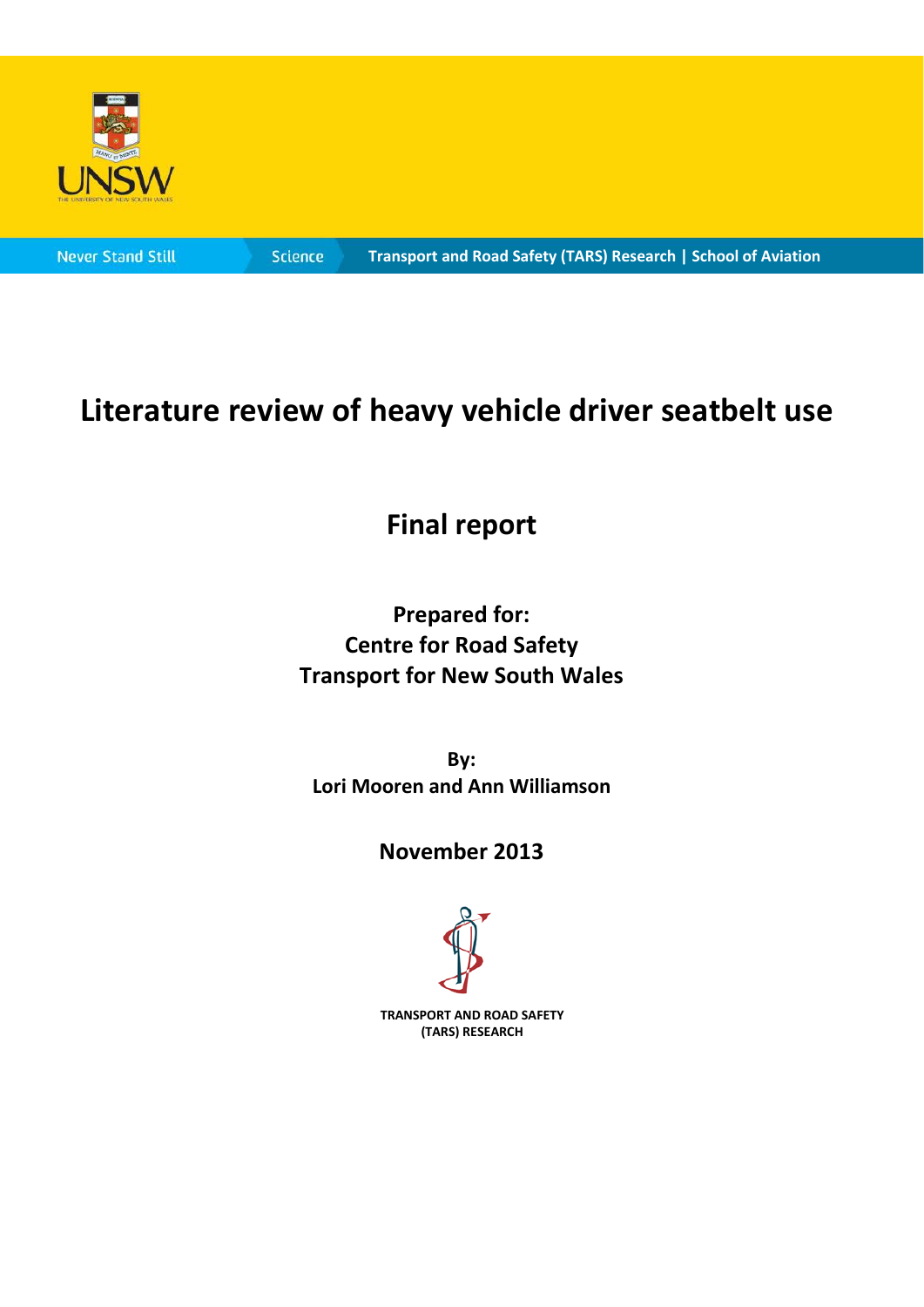## **Table of Contents**

| Method                                                                               |
|--------------------------------------------------------------------------------------|
| Results                                                                              |
|                                                                                      |
|                                                                                      |
|                                                                                      |
|                                                                                      |
| Prevalence and effectiveness of any relevant in-vehicle technology, such as seatbelt |
|                                                                                      |
|                                                                                      |
|                                                                                      |
|                                                                                      |
|                                                                                      |

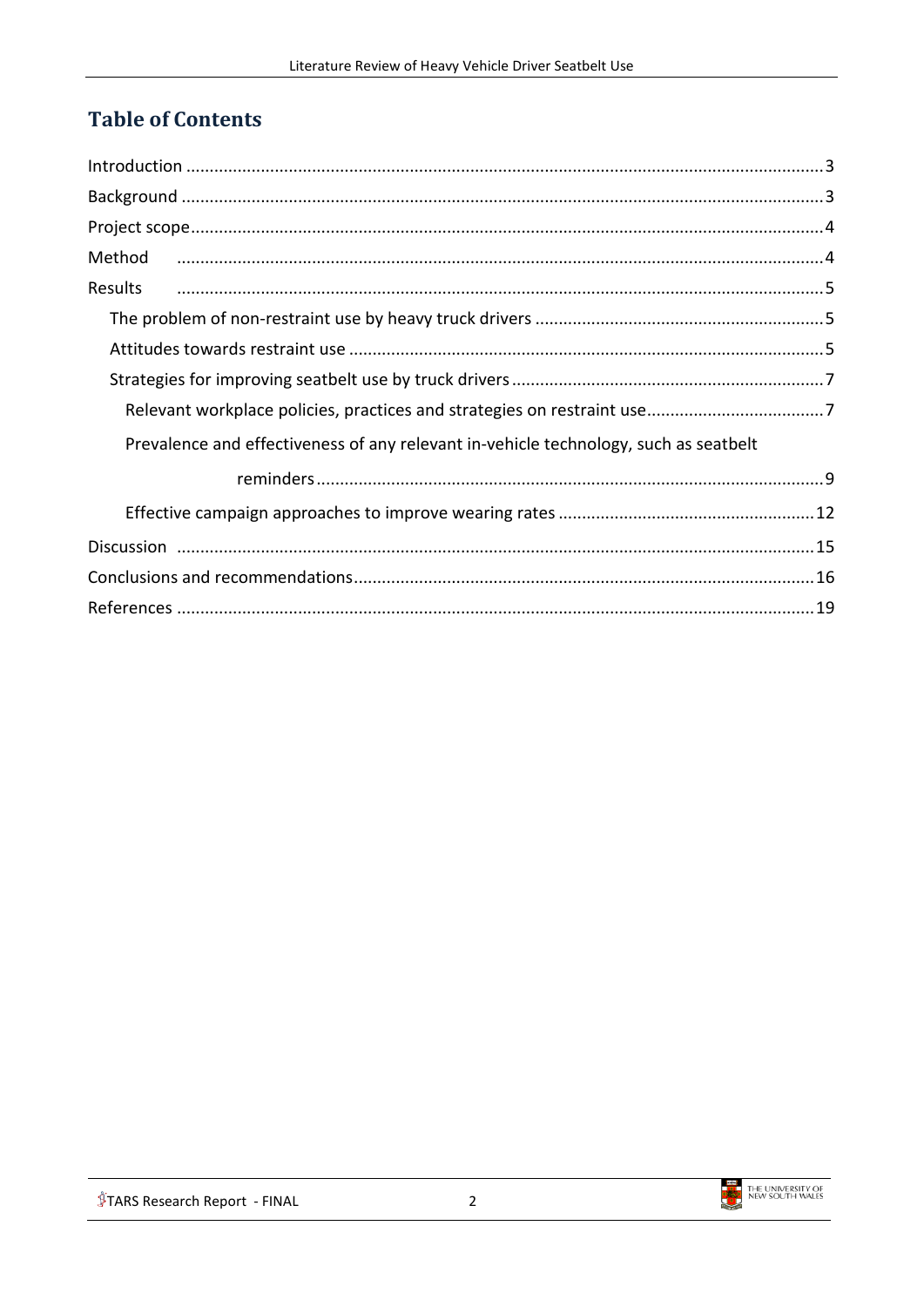## <span id="page-2-0"></span>**Introduction**

Transport and Road Safety (TARS) conducted a literature review into heavy vehicle seatbelt use in order to provide Transport for NSW (TfNSW) with a comprehensive understanding of current attitudes and practices about seatbelt use by these drivers. The aim of this project was to conduct a literature review to attempt to develop a comprehensive understanding of attitudes towards seatbelt use among heavy vehicle drivers, including motivators and barriers to seatbelt wearing. This information can be used to guide the development of a new communication campaign aimed at heavy vehicle drivers, as well as inform a countermeasure strategy to help increase seatbelt use among the target group.

The review included research relating to the attitudes and practices of both operators and drivers, including any workplace policies, as well as research on observed or self-reported use of restraints.

## <span id="page-2-1"></span>**Background**

Seatbelts are a secondary safety device that operate to reduce the risk of serious or fatal injury should a crash occur. Seatbelts have been required to be fitted to the driver's seating position to new goods-carrying vehicles over 4.5 tonnes since 1977 and for buses over 3.5 tonnes since 1987. Since seatbelt use by heavy vehicle occupants in NSW became mandatory in 2000, there has been a notable increase in seatbelt usage from an initial low rate of around one-third of truck occupants. Observational studies by the Centre for Road Safety showed that, in New South Wales in 2011, around one-quarter of heavy truck drivers still failed to wear seatbelts at all times [\[1\]](#page-18-1). However, the wearing rates have been improving in recent years. Among truck driver deaths, NSW crash data for the five-year period 2010-12 (2012 preliminary data) shows that only 24% of these drivers were not wearing a seatbelt at the time of the crash. This compares favourably to 50% of truck driver fatalities in 2008-10 and 38% in 2009-11 [\[2\]](#page-18-2).

Some attempts have been made to understand the reasons for non-use of seatbelts by this driver group. This research identified factors like: restriction in the use of side mirrors, discomfort during normal driving, inconvenience when performing deliveries and perceptions of impeding the driver's ability to move or escape from the cabin to avoid injury during or after a crash [\[3\]](#page-18-3).

In the past, public education campaigns have been used in NSW to promote seatbelt use among heavy vehicle drivers. (e.g., 'Do or die: seatbelts save truckies too'). Evaluation of the campaign suggested that it was effective in increasing heavy vehicle driver awareness of the effectiveness of seatbelts in reducing death and injury. However, it was felt that further communication was necessary to ensure that drivers are aware of their legal requirements to wear seatbelts and that operators are aware of their obligations under Workplace Health & Safety law to provide a safe working environment for their drivers.

With the development of improved in-vehicle technology such as seatbelt warning systems, there are currently more options for ensuring seatbelt usage by heavy vehicle drivers and greater awareness of the need to encourage wearing. Research from the US suggests that some fleet managers discuss seatbelt use during safety meetings or have company policies requiring seatbelt use [\[4\]](#page-18-4). This approach is encouraged by Roads and Maritime Services' practices and by NSW WorkCover. Although these other strategies exist, state-wide education campaigns are still a key approach adopted by TfNSW to encourage seatbelt wearing among heavy vehicle drivers.

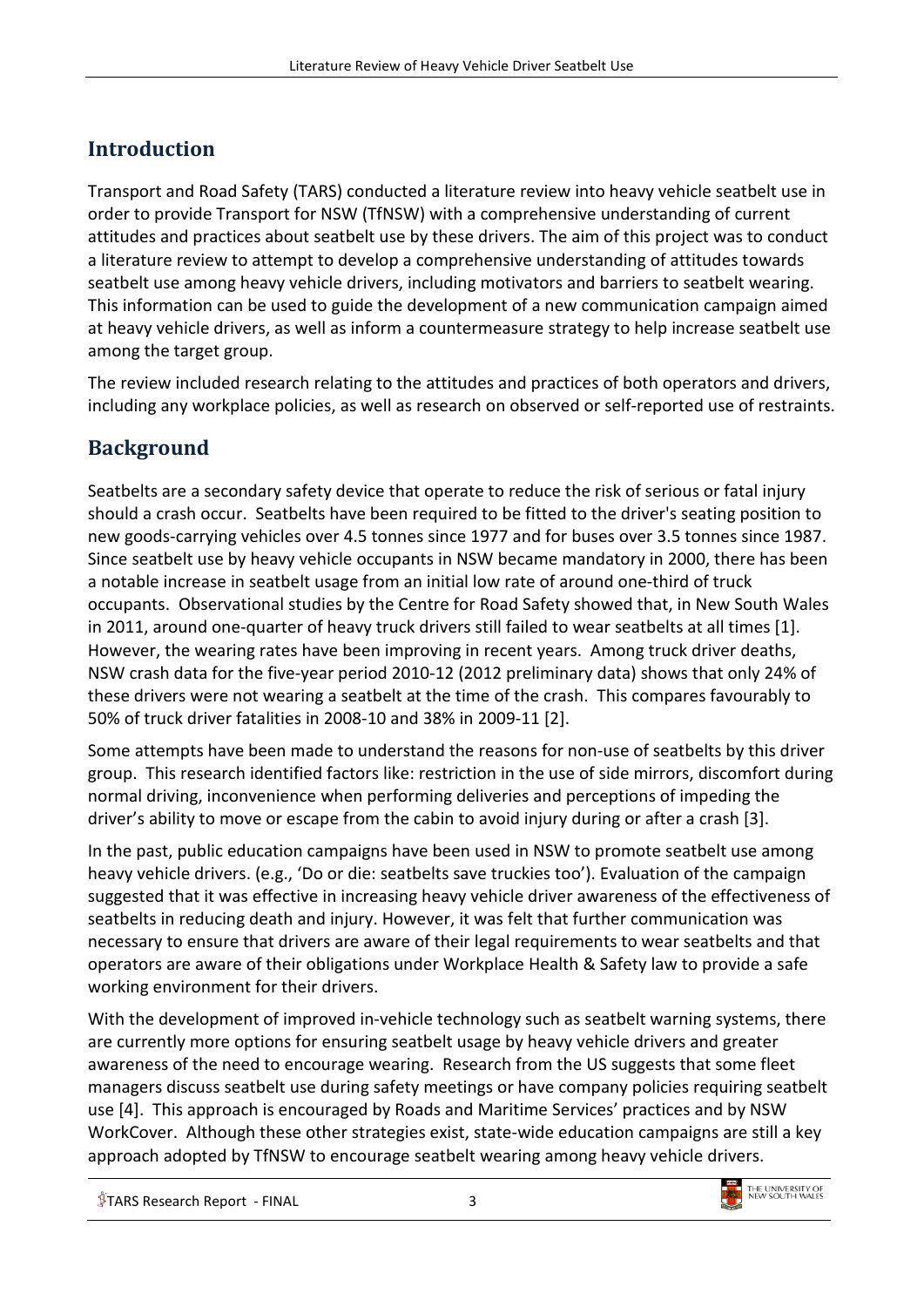The NSW Road Safety Strategy 2012-2020 highlights the need to increase heavy vehicle compliance, and therefore a new campaign is proposed to encourage restraint use among heavy vehicle drivers. Research is required into the attitudes and practices of heavy vehicle drivers, in order to guide and inform, and ensure effective targeting of, the campaign. The research will also help to guide a more holistic countermeasure strategy to help increase seatbelt use among heavy vehicle drivers.

## <span id="page-3-0"></span>**Project scope**

The project scope was restraint use among heavy vehicle drivers, and their attitudes towards use, as well as any workplace policies or practices, strategies, public education or other countermeasures such as in-vehicle reminders related to seatbelt usage.

In particular, the review explored the following areas in relation to heavy vehicles:

- Attitudes towards restraint use
- Observed/self-reported restraint use
- Any relevant workplace policies, practices and strategies on restraint use
- The prevalence and effectiveness of any relevant in-vehicle technology such as seatbelt reminders
- Campaign approaches towards the issue, and their effectiveness.

Although observed/self-reported restraint use was explored, this was not the focus of the review.

The review included published and unpublished literature from Australia, Europe and the U.S. as far as it was available from on-line and electronic sources. This review does not include direct contact with other road safety authorities in these countries.

## <span id="page-3-1"></span>**Method**

The project involved the following stages:

- 1. Discussions were held with key personnel from the Centre for Road Safety and the final scope and research methodology was agreed on .
- 2. The review involved a literature review using conventional on-line search tools including Google Scholar and the University of New South Wales Library online tool, Sirius. The following key words were used: "heavy vehicles and seatbelts, trucks and seatbelts, motor carrier driver seatbelt use, safety belts, truck occupant restraint use, heavy vehicle driver restraint use, driver attitudes, seatbelt policies, restraint reminder, seatbelt technology, seatbelt campaigns". Sirius enables a simultaneous search of databases including: Scopus, ScienceDirect, Proquest Research Library, APAFT, Business Source Premier, Social Sciences Citation Index, Web of Science, JSTOR and Primo Central Index. In addition, the grey literature was explored through Google search facilities.

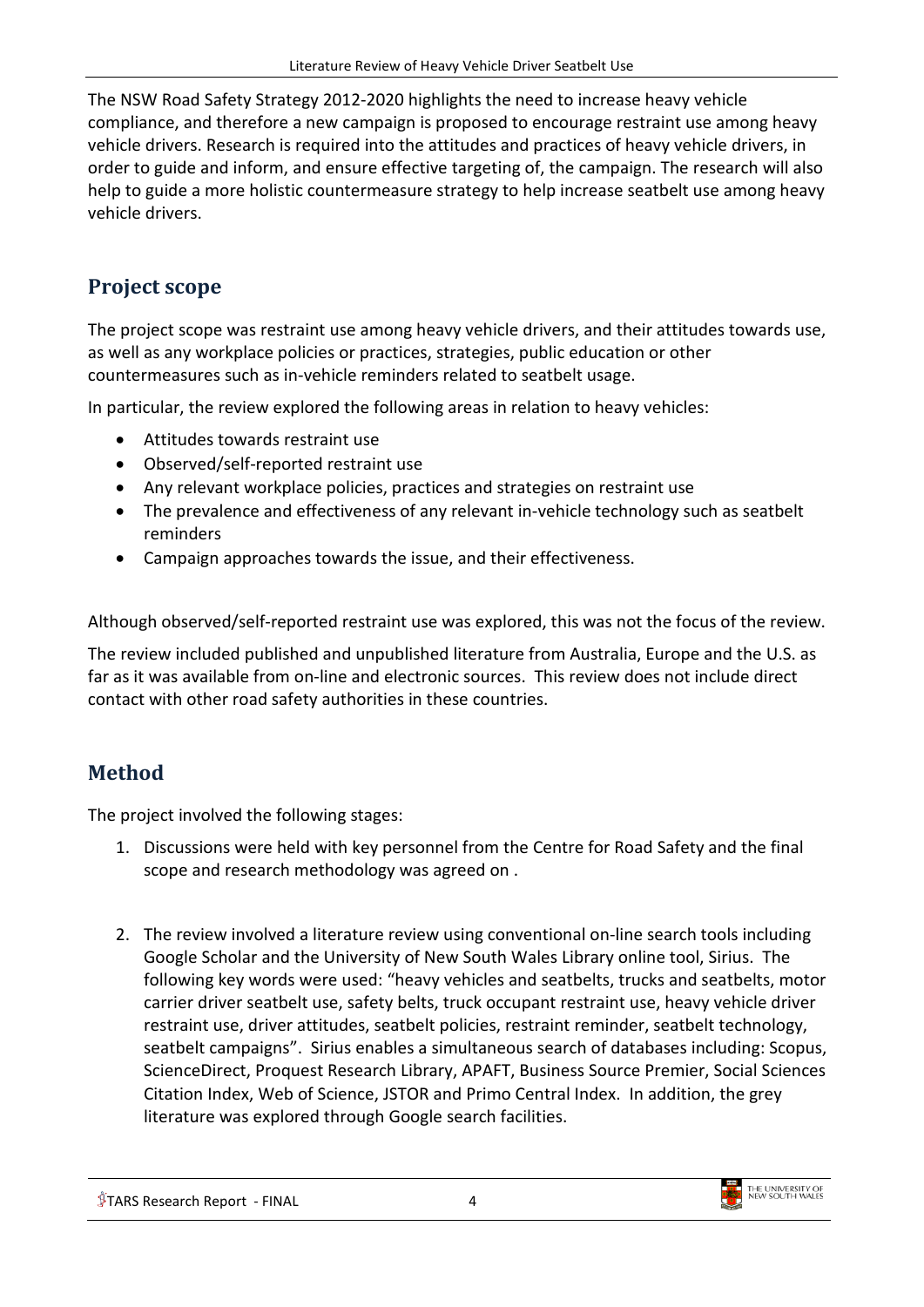- 3. The websites of key organisations concerned with heavy vehicle safety were searched for relevant material. These included Austroads, the Australian Trucking Association (ATA), NatRoads, Australian Logistics Council, Australian Road Transport Industry Organisation (ARTIO), National Transport Commission (NTC), Roads and Maritime Services (RMS, formerly the Roads and Traffic Authority), NSW WorkCover, and Transport Workers Union (TWU) in Australia. Also, the websites of the US Federal Motor Carrier Safety Administration, Commercial Vehicle Safety Alliance, American Transport Research Institute, and other members of the Transportation Research Board's Truck and Bus Safety Committee were examined. The websites of the European Transport Safety Council and the OECD International Transport Forum were explored as well.
- 4. The data collected was reviewed for relevance and helpfulness for the objectives of the Project. These were analysed and the analysis written into a report together with a key point summary, conclusions and recommendations that particularly focus on the development of a public education campaign on seatbelt usage in the heavy trucking industry. The report highlights the key elements from the review that should be taken into account when developing heavy vehicle seatbelt improvement strategies for NSW.

## <span id="page-4-0"></span>**Results**

## <span id="page-4-1"></span>**The problem of non-restraint use by heavy truck drivers**

Currently, wearing rates for light vehicle drivers in NSW are well over 90% but the rates of seatbelt use by truck drivers are generally considerably lower at around 75%.

The importance of wearing seatbelts for truck drivers has been highlighted in a number of studies. A study by Bunn et al (2013)[\[7\]](#page-18-5), showed the injury severity for truck drivers unrestrained in crashes is considerably higher, and they have a much greater chance of being ejected from the vehicle if unrestrained[\[7\]](#page-18-5). A study by Porter (1998) of over 1,000 trucking crashes involving injury showed that seatbelt wearing was associated with higher risk of sternal injury but head injuries were much less likely compared to non-users. Another recent US study by Peng and Boyle (2012) found that using seatbelts substantially reduced the injury severity of run-off-road truck crashes[\[8\]](#page-18-6).

Appendix A provides a summary of more research on seatbelt wearing rates.

## <span id="page-4-2"></span>**Attitudes towards restraint use**

A number of journal articles and reports relating to truck drivers' and others' attitudes to seatbelt use were sourced and reviewed.

The most relevant study to Australian truck drivers was the study by Haworth et al (1995) which found that reasons for not wearing seatbelts were the seatbelt being uncomfortable, especially for overweight drivers, that they did not confer a safety advantage and that they were inconvenient. The interview study of Australian truck drivers by Preece (2002) also highlighted the restriction of movement and discomfort of seatbelts as reasons for non-use. Similarly, most of the international studies of attitudes to seatbelt wearing by truck drivers also found comfort-related factors and the perception that they would be trapped in a crash were commonly cited. In the Haworth study,

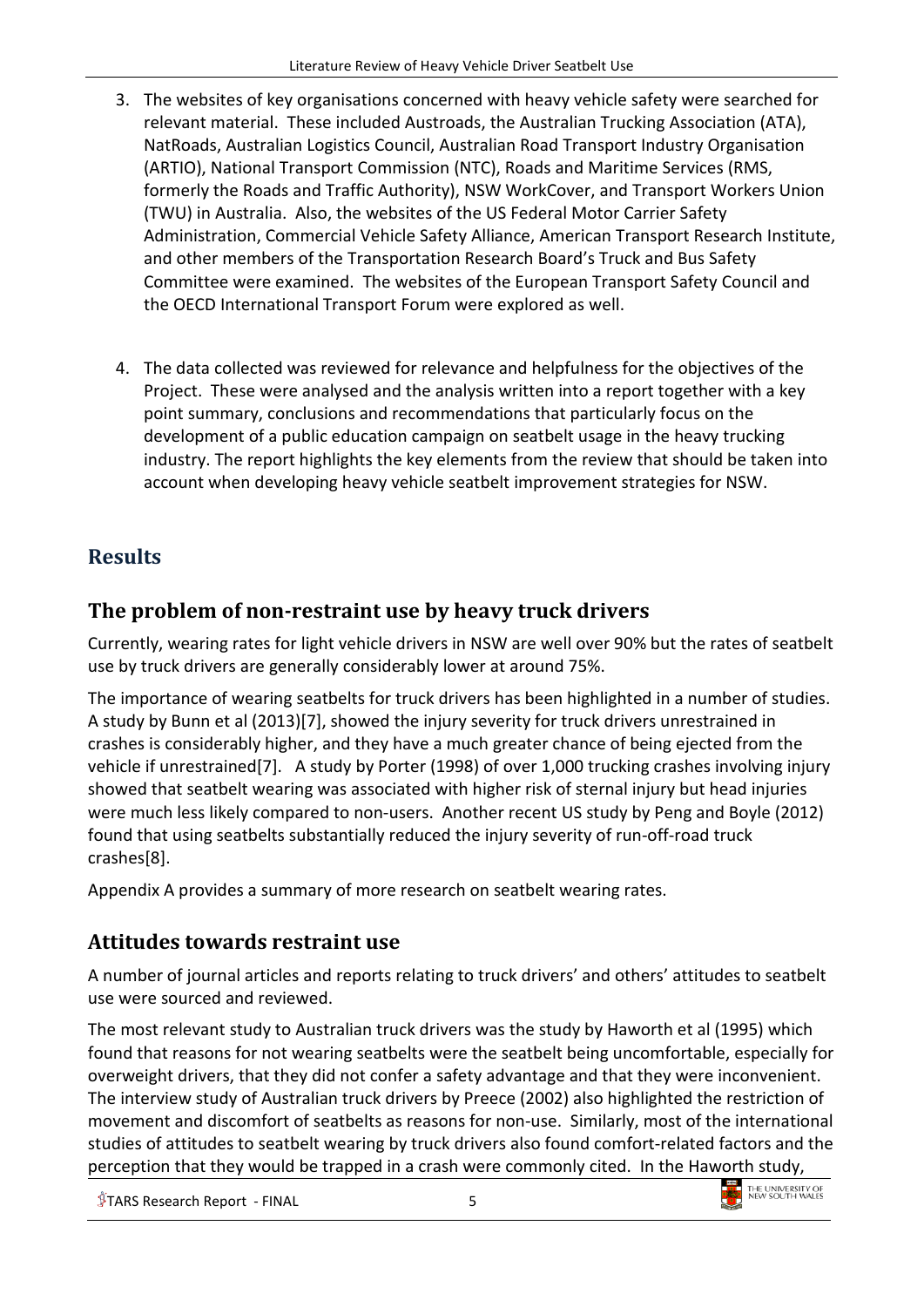most drivers who reported wearing seatbelts gave the risk of enforcement as their reasons for doing so, but other studies [\[9,](#page-18-7) [10\]](#page-18-8) also found that social pressure from family and modelling of seatbelt using behaviour by other drivers were acknowledged as reasons for wearing seatbelts.

Overall, these studies indicate that drivers who do not like to use seatbelts claim that they are uncomfortable (rubbing the neck or shoulder) and that they restrict movement (required for adequate vision and operating the vehicle). Some studies also found that the need to buckle and unbuckle belts was perceived as inconvenient (although Haworth et al found that inconvenience was rarely given as a reason.)[\[4,](#page-18-4) [5\]](#page-18-9). Other indications are that the drivers do not have a habit of using the seatbelt and simply forget to fasten their seatbelts [\[4\]](#page-18-4).

Table 1 provides a brief description of these documents.

| Study/type                                                     | <b>Research</b>                                                                                                                                                                                                 | <b>Findings</b>                                                                                                                                                                                                                                                                                                                                                                                                                                                                                                          |
|----------------------------------------------------------------|-----------------------------------------------------------------------------------------------------------------------------------------------------------------------------------------------------------------|--------------------------------------------------------------------------------------------------------------------------------------------------------------------------------------------------------------------------------------------------------------------------------------------------------------------------------------------------------------------------------------------------------------------------------------------------------------------------------------------------------------------------|
| Kim and<br>Yamashita<br>(2007)[11]<br>Journal paper            | Survey of 791 commercial truck<br>drivers at weigh stations and<br>trucking companies in Hawaii to<br>study self-reported use of seatbelts,<br>attributes of drivers who use an not<br>use and attitudes to use | 33% reported not always using seatbelts when driving<br>commercial vehicles. Reasons for non-use were frequent<br>stopping/inconvenience, not being safety conscious and<br>discomfort.                                                                                                                                                                                                                                                                                                                                  |
| Bergoffen, G.<br>et al<br>(2005)[4]<br>Report                  | Surveys of US fleet managers<br>(n=120) and truck drivers (n=238) on<br>reasons for not using seatbelts and<br>driver complaints about seatbelts.                                                               | List of managers' reasons that drivers don't wear seatbelts<br>include: too much trouble & effort, they forget, habit, belt<br>doesn't fit well, uncomfortable, restricts movements,<br>infringes on personal freedom, worried about being trapped,<br>don't believe seatbelts increase safety, don't like them, use<br>only in bad weather conditions. Drivers' complaints include:<br>belts rub or vibrate against neck or shoulder, seatbelt locks<br>and restricts, uncomfortable, too tight, limit range of motion. |
| Preece, R.<br>(2002)[3]<br>Conference<br>paper                 | In-depth interviews with 7 Australian<br>truck drivers regarding reasons for<br>non-use of seatbelts.                                                                                                           | Reasons given were: restriction in use of side mirrors and<br>exiting vehicle in a crash, discomfort, difficulty in accessing &<br>unlocking seatbelt.                                                                                                                                                                                                                                                                                                                                                                   |
| Calisir, F.,<br>Lehto, M.<br>(1996)[12]<br>Conference<br>paper | Experimental US study on perceived<br>importance of seatbelt use in various<br>accident scenarios (n=50 male light<br>vehicle drivers, 50 female)                                                               | Perceived risk & importance of seatbelt is influenced by<br>accident situational factors, eg direction of crash, location and<br>airbags.                                                                                                                                                                                                                                                                                                                                                                                |
| Haworth et al<br>(1995)[5]<br>Report                           | Interviews of 184 Australian truck<br>drivers in Melbourne and Western<br>Sydney were conducted focused on<br>finding out why truck drivers don't<br>wear seatbelts.                                            | 72% of drivers said that they never wore a seatbelt. 35% of<br>drivers didn't wear seatbelts claiming that they are<br>uncomfortable. 27% said they thought there was no safety<br>value or that wearing seatbelts was dangerous. Obese drivers<br>were less likely to wear seatbelts. Of those that do wear<br>seatbelts stated that safety and enforcement consequences<br>were why they work them.                                                                                                                    |

#### **Table 1 – Attitudes towards restraint use**

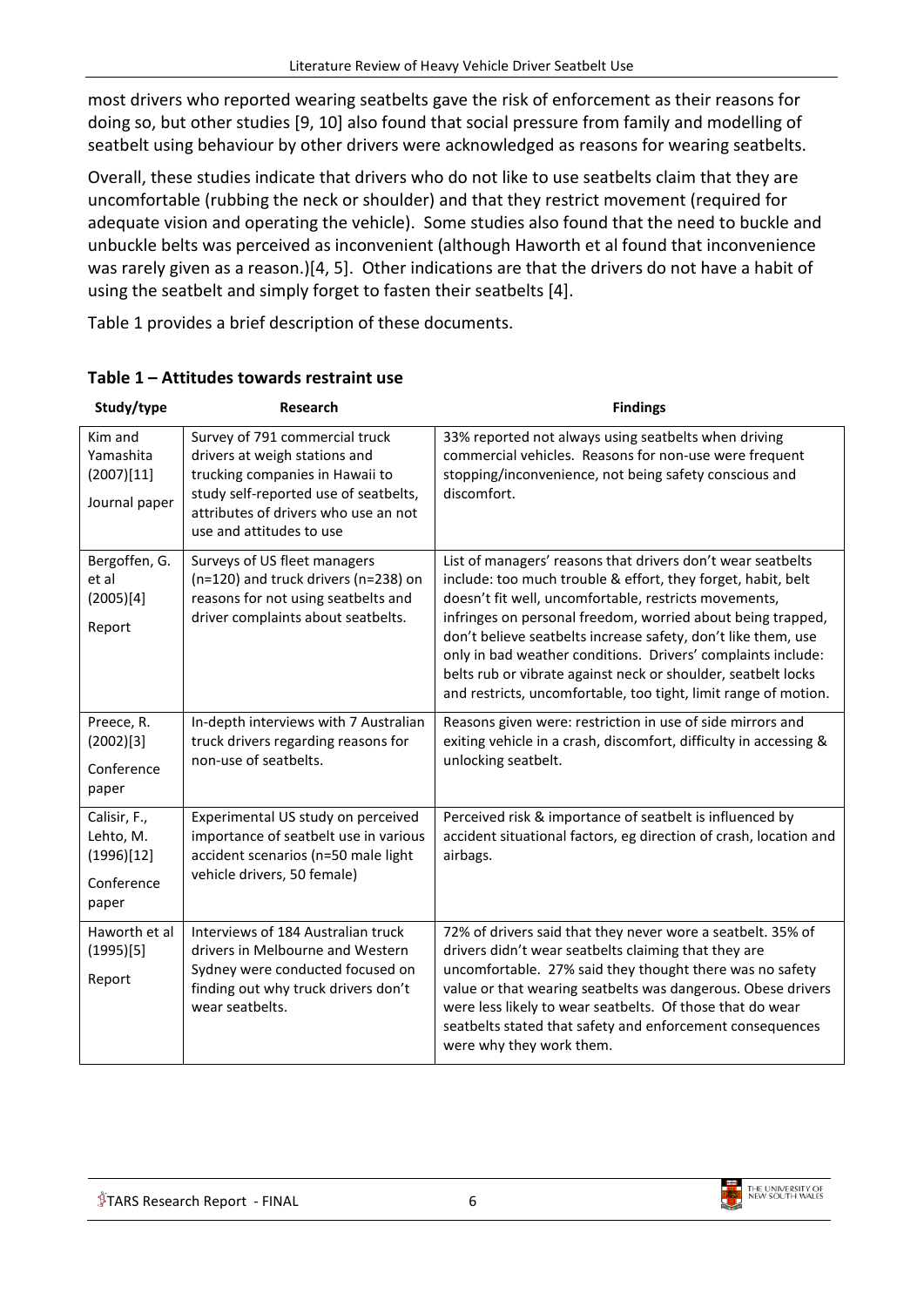| Bragg, B.<br>(1985)[13]<br>Journal paper                 | Experimental Canadian study of 25<br>pairs of young & old male light<br>vehicle drivers/passengers,<br>perceptions of risk while wearing<br>and not wearing seatbelts while<br>driving. | Young drivers perceive a lower accident risk than older drivers<br>(though a bit higher as passengers) and initial seatbelt<br>wearing is associated with perception of higher risk.                    |
|----------------------------------------------------------|-----------------------------------------------------------------------------------------------------------------------------------------------------------------------------------------|---------------------------------------------------------------------------------------------------------------------------------------------------------------------------------------------------------|
| Jonah, B.,<br>Dawson, N.,<br>(1982)[14]<br>Journal paper | A survey was conducted with<br>Ontario light vehicle drivers (n=445<br>first sample, n=438 in second<br>sample) to understand beliefs and<br>attitudes to seatbelt use.                 | Favouring the seatbelt law was the biggest predictor of<br>seatbelt use. Social pressure by family and friends as well as<br>perceived seatbelt use by other drivers were also important<br>predictors. |

## <span id="page-6-0"></span>**Strategies for improving seatbelt use by truck drivers**

The review of strategies that have been implemented to improve seatbelt use by truck drivers showed three major groups of studies: specific strategies used in the workplace, in-vehicle technologies to improve seatbelt use (eg., seatbelt reminders) and public campaigns to promote seatbelt use by truck drivers. The evidence found for each type is shown in the next sections.

### <span id="page-6-1"></span>**Relevant workplace policies, practices and strategies on restraint use**

The workplace provides an opportunity for employers to encourage employee drivers to always use seatbelts. A few studies were found that formulated specific workplace-related strategies to enhance seatbelt use. This includes the use of seatbelt ignition interlock systems (preventing starting of the vehicle if the driver and front passenger were not belted).

A survey of US fleet managers [\[4\]](#page-18-4) found that the greater majority do some sort of promotion of seatbelt use. Of the 120 operators they consulted, 87% of them do some kind of seatbelt use promotion, including establishing policies on seatbelt use, discussions with drivers on the use of seatbelts and observational monitoring of seatbelt use. This study did not evaluate the effectiveness of these strategies, however. In contrast, the study by Johnson & Johnson in the US incorporated seatbelt use as one of 13 health and wellness goals in the company and monitored the results [\[15\]](#page-18-14). The intervention achieved reductions in non-use of seatbelts to less than half of the prior non-use rates, although wearing rates were already very high. It is not clear, however, whether the increased wearing rates were the result of the intervention as the study did not include a control group.

In addition, there are examples from the grey literature on safety management systems in transport that suggest ways that transport companies can promote the use of seatbelts. The International Association of Oil & Gas Producers (OGP) have included seatbelt provision and use in an industry standard on (global) land transport safety practices [\[16\]](#page-18-15). Workplace methods include seatbelt promotion in safety meetings, policies, driver handbooks, incident investigations, knowledge tests, driver pledges, driver training, on-site observations and pep-talks<sup>[1](#page-6-2)</sup>. The US Federal Motor Carrier Safety Administration (FMCSA) has made a resource available on its website to guide employers to improving seatbelt use in their companies (obtain at http://www.fmcsa.dot.gov/safety-security/safety-belt/increasing-safetybelt-usage-manual.htm). Again, however, none of the methods have been evaluated.

-



<span id="page-6-2"></span><sup>&</sup>lt;sup>1</sup> See<http://www.fmcsa.dot.gov/safety-security/safety-belt/index.htm> for more information and resources.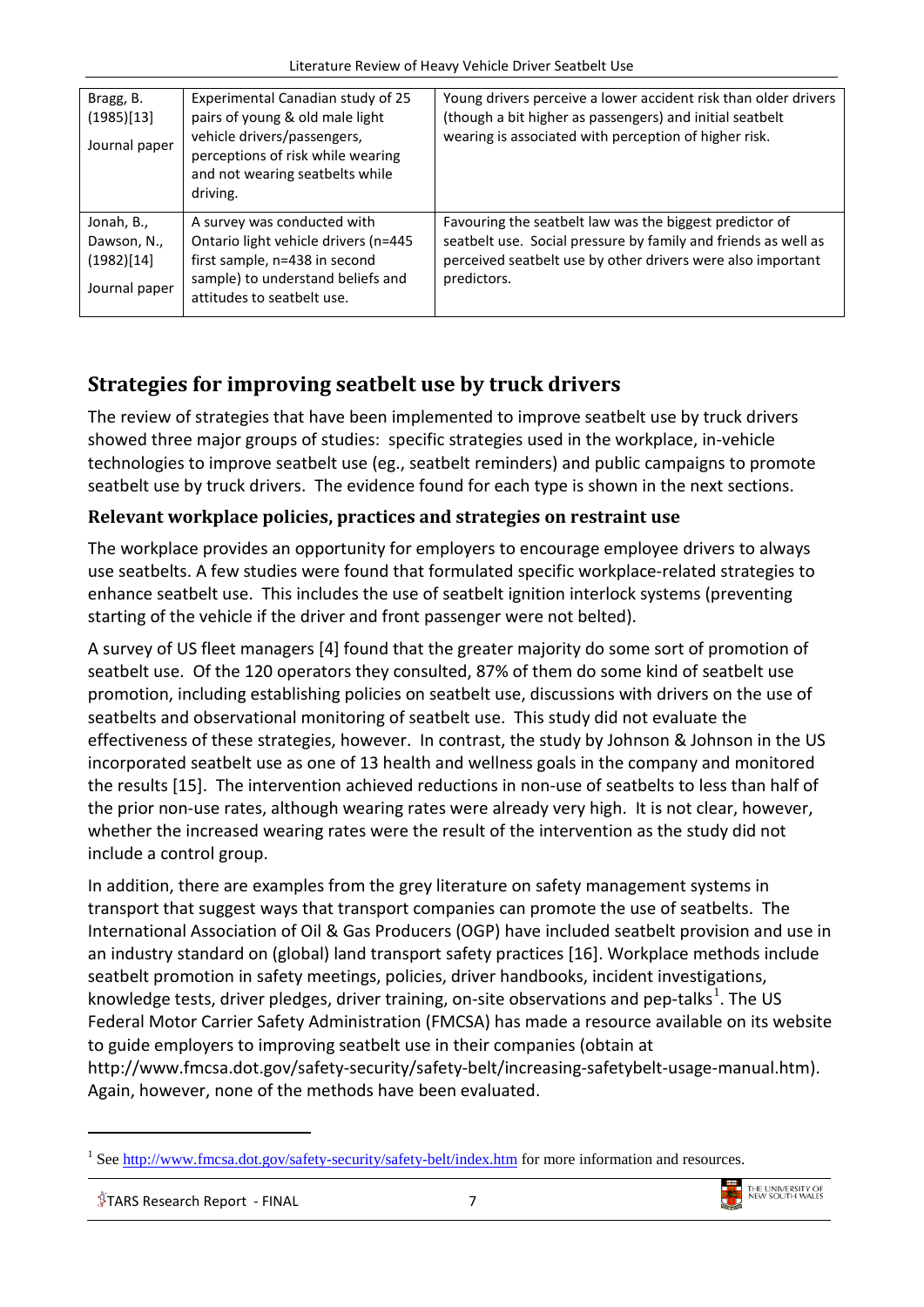The Swedish Association of Road Transport Companies are promoting accreditation of the new Road Traffic Safety Management Systems Standard (ISO 39001). The adopters of the precursor Swedish Standard reported a systematic method of assessing and addressing risks including the non-use of seatbelts [\[17\]](#page-18-16). The results of a survey of accredited companies suggest that the participants believe that by implementing the Standard they have been successful in achieving targeted seatbelt wearing rates although again there has not been a formal evaluation of this workplace intervention.

Table 2 summarises the information found.

#### **Table 2 – Workplace strategies**

| Study/type                                                                                                                      |                                                                                                                                                                                                                                                                                                                                                                                                                                                                                                                                                                                                                                                                                                                                                                                                             | <b>Findings</b>                                                                                                                                                                                                                                                                                                                                                                                                                                                                                                                                                                                                                                                                                                                                                                                                                                                                                                                                                                                                                                                                                                                                                                                                                     |
|---------------------------------------------------------------------------------------------------------------------------------|-------------------------------------------------------------------------------------------------------------------------------------------------------------------------------------------------------------------------------------------------------------------------------------------------------------------------------------------------------------------------------------------------------------------------------------------------------------------------------------------------------------------------------------------------------------------------------------------------------------------------------------------------------------------------------------------------------------------------------------------------------------------------------------------------------------|-------------------------------------------------------------------------------------------------------------------------------------------------------------------------------------------------------------------------------------------------------------------------------------------------------------------------------------------------------------------------------------------------------------------------------------------------------------------------------------------------------------------------------------------------------------------------------------------------------------------------------------------------------------------------------------------------------------------------------------------------------------------------------------------------------------------------------------------------------------------------------------------------------------------------------------------------------------------------------------------------------------------------------------------------------------------------------------------------------------------------------------------------------------------------------------------------------------------------------------|
| Johansson, M.<br>(2011)[17]<br>Report<br>International<br>Association of<br>Oil & Gas<br>Producers [16]<br>Industry<br>standard | <b>Research/Reference</b><br>Survey of Swedish Association Road Traffic Safety<br>Standard (SA-RTS) accredited Swedish transport<br>operators (n=93 accredited for at least six years)<br>about profitability and fulfilment of road safety<br>objectives including the use of seatbelts.<br>The performance factors of the standard include<br>the use of personal protective equipment,<br>especially seatbelts.<br>The major international Oil and Gas companies<br>have come together to establish "recommended"<br>safety management practices.<br>The standards are not enforceable but the major<br>companies use them for benchmarking purposes.<br>The OGP Land Transport Safety Recommended<br>Practice standard covers seatbelt provision and<br>use as the first specific recommended practice. | The operators assessed their risk of road traffic<br>injury related to non-use of seatbelts in terms<br>of per cent chance of occurring and injury<br>consequence on a scale of 1-10 with death<br>being 10. They answered that there was a 30%<br>chance of drivers not using seatbelts and a 3%<br>chance of death from crashes involving non-<br>use of seatbelts. Then in terms of success in<br>reaching their goal of >85% use rates, 85% of<br>them reported that they have met this goal.<br>Occupants of any vehicle shall use seatbelts at<br>all times. All vehicles (owned, contracted or<br>leased) must be fitted with seat belts for each<br>occupant. Belts for all occupants shall be of the<br>3-point configuration, preferably incorporating<br>automatic retraction and deceleration<br>activated emergency locking mechanisms. It is<br>recommended that belts incorporate pre-<br>tensioners wherever possible. In vehicles<br>equipped with sleeper berths, if the berth is to<br>be used while the vehicle is in motion, some<br>form of approved restraint shall be provided<br>and used at all times the vehicle<br>is in motion. Where it is impossible to<br>implement the above seatbelt requirements |
|                                                                                                                                 |                                                                                                                                                                                                                                                                                                                                                                                                                                                                                                                                                                                                                                                                                                                                                                                                             | for buses or coaches, the minimum<br>requirements are that seat belts are fitted for<br>the driver (3 point); and front seats and seats<br>with an open space in front (such as a seat<br>adjacent to a doorway) should not be occupied<br>unless seatbelts are fitted. Personal vehicles<br>used on company business should be<br>consistent with the above specifications.<br>Vehicles which are not capable of more than<br>10 mph (16 kph) may be exempted. Use of<br>spot-hire vehicles not properly fitted with seat<br>belts for all passengers shall be avoided when<br>alternatives are available.                                                                                                                                                                                                                                                                                                                                                                                                                                                                                                                                                                                                                         |
| Bergoffen et al<br>(2005)[18]<br>Report                                                                                         | Survey of US heavy vehicle fleet managers<br>(n=120) about what they do to promote seatbelt<br>use by their drivers                                                                                                                                                                                                                                                                                                                                                                                                                                                                                                                                                                                                                                                                                         | 87% discuss during safety meetings 79%<br>include policy in driver handbook, 78% have<br>written company policy, 75% include use of<br>seatbelt in accident investigation processes,<br>73% observe belt use by drivers when in the                                                                                                                                                                                                                                                                                                                                                                                                                                                                                                                                                                                                                                                                                                                                                                                                                                                                                                                                                                                                 |
|                                                                                                                                 |                                                                                                                                                                                                                                                                                                                                                                                                                                                                                                                                                                                                                                                                                                                                                                                                             |                                                                                                                                                                                                                                                                                                                                                                                                                                                                                                                                                                                                                                                                                                                                                                                                                                                                                                                                                                                                                                                                                                                                                                                                                                     |

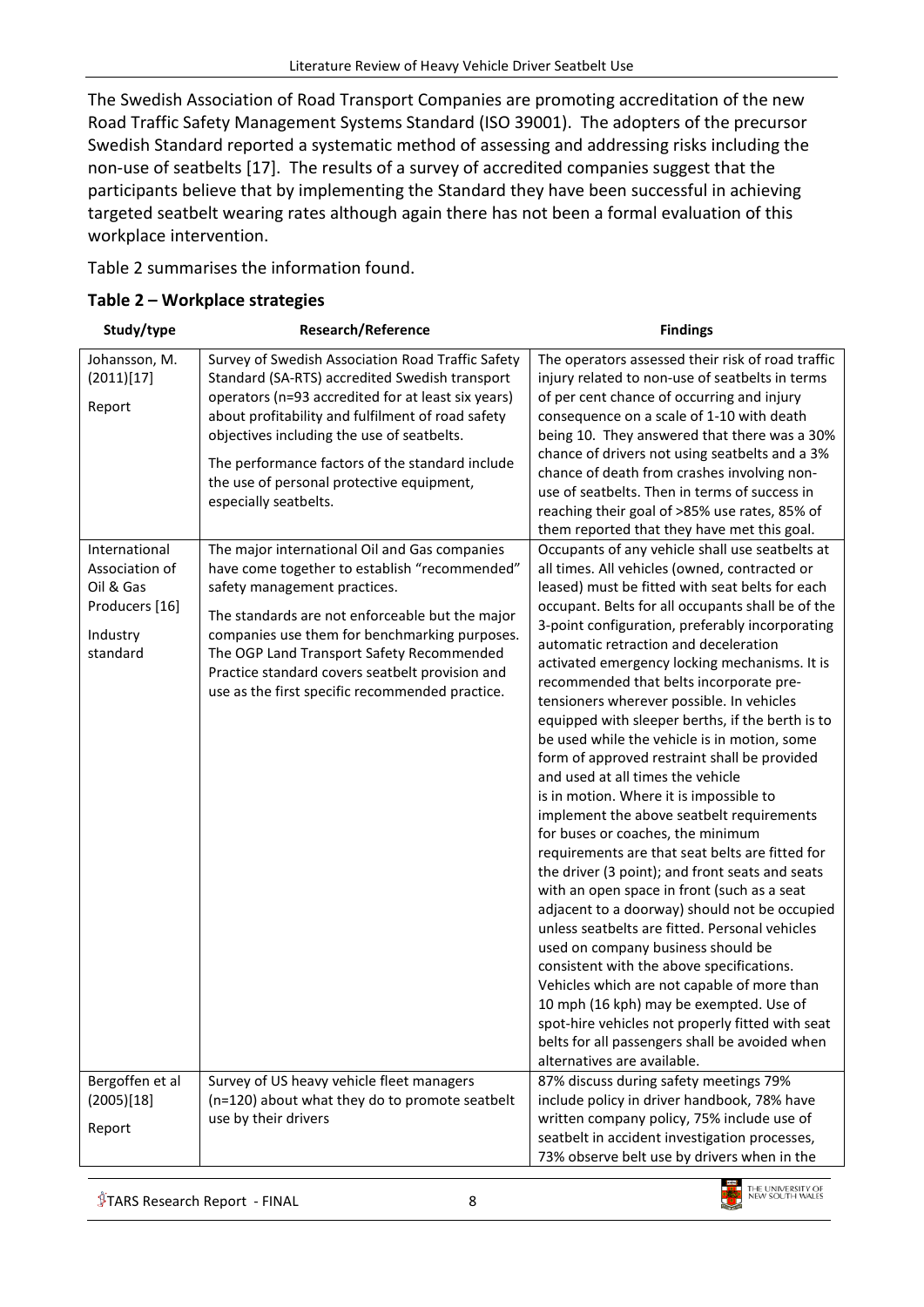| Study/type                                       | <b>Research/Reference</b>                                                                                                                                                                                                                                                                                                                                                         | <b>Findings</b>                                                                                                                                                                                                                                                                 |
|--------------------------------------------------|-----------------------------------------------------------------------------------------------------------------------------------------------------------------------------------------------------------------------------------------------------------------------------------------------------------------------------------------------------------------------------------|---------------------------------------------------------------------------------------------------------------------------------------------------------------------------------------------------------------------------------------------------------------------------------|
|                                                  |                                                                                                                                                                                                                                                                                                                                                                                   | terminal.                                                                                                                                                                                                                                                                       |
| Goetzel, R. et al<br>(2003)[15]<br>Journal paper | A 4-page health assessment instrument was<br>administered to Johnson & Johnson's (US) staff at<br>the beginning and 33 months after a Health and<br>Wellness program was introduced, including<br>seatbelt non-use as one of 13 health risk factors<br>(n=43,000 pre-, n=4,586 post-intervention). The<br>intervention was primarily health education and<br>self-responsibility. | Significant reductions in (light vehicle drivers')<br>seatbelt non-use was reportedly achieved over<br>the 33 month period as one of 8 of the 13 risk<br>factors measured. Non-seatbelt use decreased<br>from 4.5% of participants in the program to<br>2.7% after the program. |

#### <span id="page-8-0"></span>**Prevalence and effectiveness of any relevant in-vehicle technology, such as seatbelt reminders and seat/seatbelt design**

There are four types of seatbelt configurations in trucks, allowable under Australian Design Rules. These are:

- 1. B-pillar anchored (anchored to the cabin) seatbelts with a fixed seat;
- 2. B-pillar anchored seatbelt with a suspension seat (one where the cushion and back are connected to the chassis be a suspension system such as air suspension);
- 3. Integrated seatbelt with a suspension seat (one where the seatbelt is anchored to the seat); and
- 4. Integrated seatbelt with a fixed seat.

According to the National Transport Commission (NTC, 2005), the B-pillar anchored seatbelt and fixed seat offers comfort levels similar to light passenger vehicles. And the integrated seatbelt with a suspension seat offers comfort levels similar or better than a light passenger vehicle [\[19\]](#page-18-18).

A discussion paper circulated by the NTC to consider improved truck designs for greater occupant safety advised that driver discomfort may arise when there is a seatbelt anchored a B-pillar with a suspension seat (that goes up and down with the belt slowly tightening) [\[19\]](#page-18-18). There are devices that can be retrofitted to seats that encourage the driver/occupant to use a seatbelt. As discomfort is cited as a reason that drivers do not wear seatbelts, the NTC has reviewed seat and belt configurations and recommended changes to Design Rules and the retrofitting of integrated seat/belt configurations. They also provided information about retrofitting integrated seatbelt/suspension seat in trucks aimed at truck owners [\[20\]](#page-18-19). See Appendix B.

Seatbelt reminder systems, seatbelt ignition interlocks, high visibility seatbelts, and integrated seatbelt technologies are available to assist encouragement of seatbelt use. The NTC has produced guidelines<sup>[2](#page-8-1)</sup> for retrofitting integrated seatbelt/suspension seats, to redress the resistance of drivers to use the less comfortable B-pillar anchored seatbelts with suspension seats [\[20\]](#page-18-19). EuroNCAP introduced, in 2003, additional points for vehicles fitted with seatbelt reminders to contribute to higher star safety ratings of new light vehicles. Of all light vehicles tested since 2003, 72% have seatbelt reminders[\[21\]](#page-18-20). ANCAP also awards points for seatbelt reminders<sup>[3](#page-8-2)</sup> for light vehicles only. As early as 1973 the US Government mandated that all new passenger vehicles

-



<span id="page-8-1"></span><sup>2</sup> Obtainable at<http://www.ntc.gov.au/DocView.aspx?DocumentId=1200>

<span id="page-8-2"></span><sup>3</sup> See<http://www.ancap.com.au/starratings>

 $\sqrt[6]{$  TARS Research Report - FINAL 9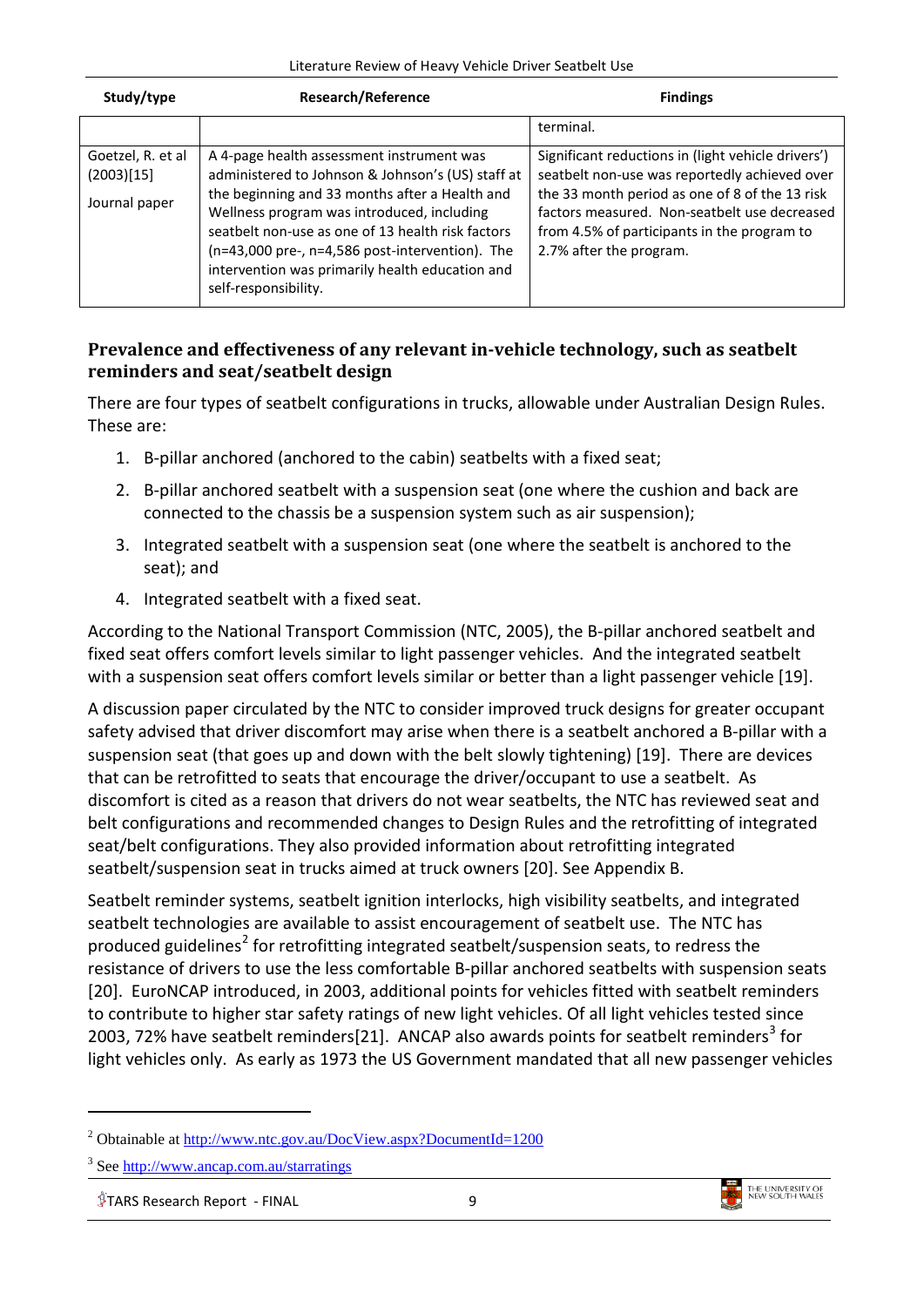feature seatbelt ignition interlocks (preventing starting of the vehicle if the driver and front passenger were not belted). However, this was rescinded in 1975 due to public opposition [\[22\]](#page-18-21).

Studies of light vehicles provide consistent support for the effectiveness of seatbelt reminders in increasing driver acceptance [18], wearing rates [20, 21] and achieving some decreases in road fatalities [19]. A US study by Eby et al (2005) found that the most acceptable and effective seatbelt reminder system would be adaptive, changing its signal type and intensity depending on passenger (non)response over time, distance or speed. In addition, Sivak et al (2007) carried out a review of effective countermeasures and opportunities for improving road safety in the US [\[22\]](#page-18-21). They also concluded that seatbelt reminder systems are effective as are seatbelt interlocks, but that interlocks are not well accepted by drivers. While the circumstances for commercial truck drivers would be expected to be different from light vehicle drivers, these studies provide some insights into the effectiveness and acceptability of seatbelt reminder technologies. Essentially, the seatbelt technologies were all found to be effective and cost effective in improving seatbelt use.

Table 3 provides a summary of some evidence that reminder systems and other technologies can improve seatbelt use by truck drivers. Unfortunately, although evidence from light vehicles has some relevance to trucking, only two studies were found on seatbelt-related technologies specifically addressing trucks. Both involved cost-benefit analyses of reminder systems [15, 17] and both demonstrated good cost-benefit from seatbelt reminder systems and one demonstrated that brightly coloured seatbelts had lower, but reasonable cost-benefit. While useful, neither study looked at the acceptability and usability of seatbelt reminders.

| Study/type                                      | Research                                                                                                                                                                                                                                                           | <b>Findings</b>                                                                                                                                                                                                                                |
|-------------------------------------------------|--------------------------------------------------------------------------------------------------------------------------------------------------------------------------------------------------------------------------------------------------------------------|------------------------------------------------------------------------------------------------------------------------------------------------------------------------------------------------------------------------------------------------|
| Kid, D. (2012)[23]<br>Journal paper             | US study into optimal types of seatbelt<br>reminder systems in light vehicles<br>(n=80 part time belt users).                                                                                                                                                      | Those that experienced the enhanced<br>seatbelt reminder (EuroNCAP<br>protocol) reported that they would be<br>more likely to put on their seatbelts<br>than the group with the reminder<br>system that just meets Government<br>requirements. |
| Freedman et al<br>(2009)[24]<br>Report          | Observation study of 40,567 US light<br>vehicle drivers, 9,907 drivers with<br>passengers and 9,911 passengers to<br>determine the odds ratio (OR) of using<br>a seatbelt in vehicles with a seatbelt<br>reminder system versus those without<br>reminder systems. | The driver belt use OR in vehicles with<br>a reminder system was 1.275 times<br>larger than driver belt use OR in<br>vehicles with a baseline system.                                                                                          |
| Bahouth et al (2007)[25]<br>Report              | An exploration of benefits of 4 types of<br>technologies for improving seatbelt<br>use by truck drivers: audible<br>reminders, brightly coloured belts, belt<br>tension adjusters and seat integrated<br>restraint systems.                                        | Both the brightly coloured belts (BCR =<br>1.70) and the audible reminder<br>systems (BCR = $2.60$ ) are cost<br>beneficial for improving truck driver<br>wearing rates.                                                                       |
| Regan, M., et al<br>(2006)[26]<br>Journal paper | Before and after measurement of<br>seatbelt wearing rates per trip to<br>examine the effectiveness of seatbelt<br>reminder systems in light vehicles.                                                                                                              | The decline in the percentage of trips<br>where seatbelts were not worn was<br>48% - down from 32% of trips before<br>to 16% of trips after the seatbelt<br>reminders were operating. The time                                                 |

#### **Table 3 – In-vehicle technologies to improve seatbelt use**

 $\sqrt[4]{}$ TARS Research Report - FINAL  $10$ 

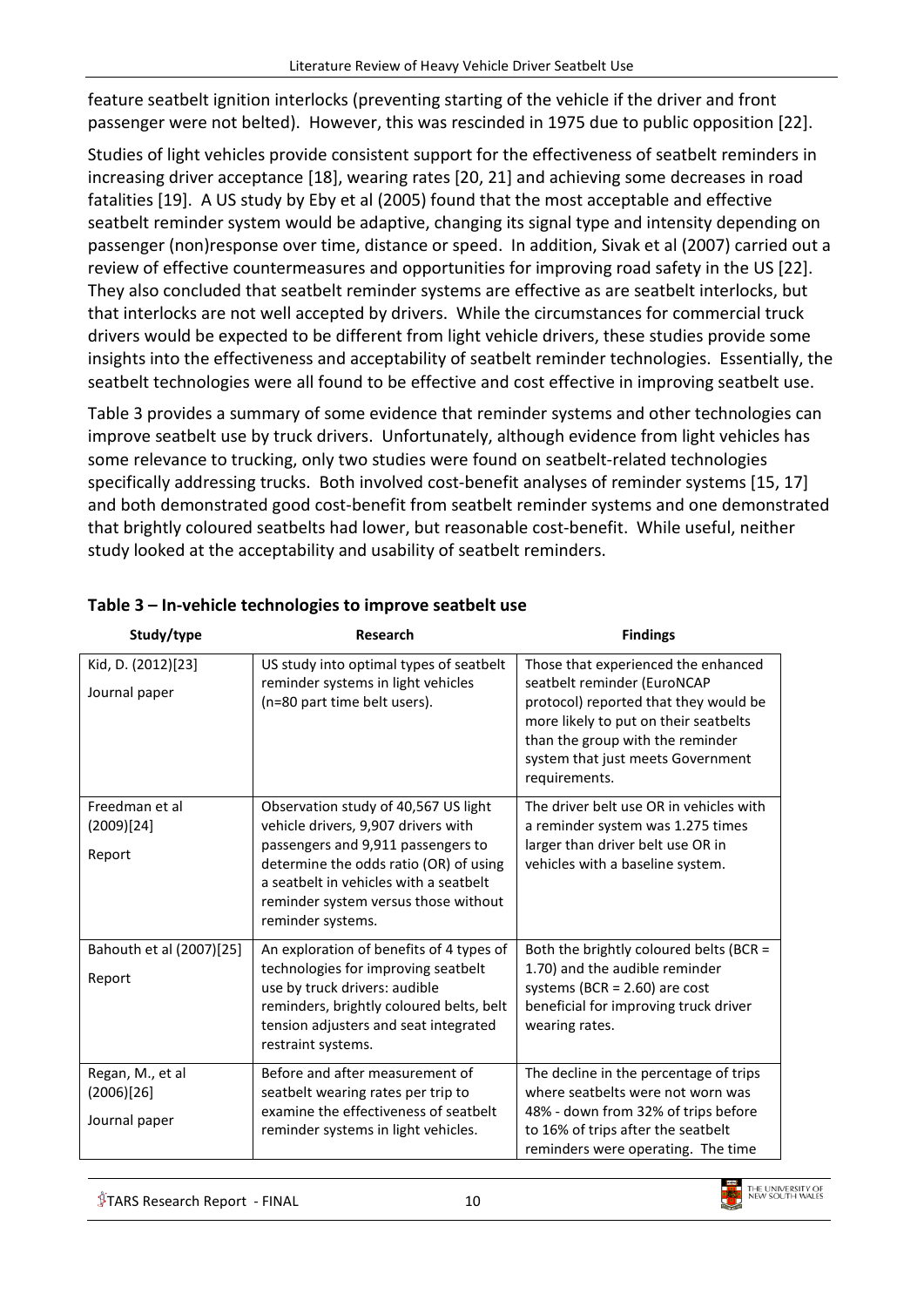| Study/type                                 | <b>Research</b>                                                                                                                                                                                                                                                   | <b>Findings</b>                                                                                                                                                                                                                                                                                                                                                                                                                     |
|--------------------------------------------|-------------------------------------------------------------------------------------------------------------------------------------------------------------------------------------------------------------------------------------------------------------------|-------------------------------------------------------------------------------------------------------------------------------------------------------------------------------------------------------------------------------------------------------------------------------------------------------------------------------------------------------------------------------------------------------------------------------------|
|                                            |                                                                                                                                                                                                                                                                   | taken to buckle up was also reduced<br>from 30 seconds to 7 seconds. And the<br>percentage of time driving unbelted<br>reduced from 5% to less than 2%.                                                                                                                                                                                                                                                                             |
| Kullgren, A. et al<br>(2005)[27]<br>Report | A review of in-vehicle technologies for<br>improving road safety by the European<br>Transport Safety Council. Light vehicle<br>focus                                                                                                                              | If seatbelt reminders were fitted to 2<br>million Swedish cars, road fatalities<br>would decrease by 7% per annum.<br>Reminder devices with both audio and<br>visual messages are more effective<br>than other reminder devices.                                                                                                                                                                                                    |
| Eby et al (2005) [28]<br>Conference paper  | Telephone survey of 1,100 US part<br>time seatbelt users to determine<br>reasons for wearing and not wearing<br>seatbelts. In addition, focus groups<br>were consulted on the type of seatbelt<br>reminder system that would be most<br>effective and acceptable. | An optimal seatbelt reminder system<br>should not be noticed by fulltime<br>users; be more difficult to cheat the<br>system compared with using the<br>seatbelt; disconnection of the system<br>should be difficult; should be reliable;<br>injury risks should not be increased;<br>should be based on acceptability and<br>effectiveness; and should be<br>compatible with the manufacturer's<br>intended purpose for the system. |
| Fildes, B., et al<br>(2004)[29]<br>Report  | Cost-benefit analysis of retrofitting<br>seatbelt reminder systems in all - light<br>and heavy - motor vehicles in Australia                                                                                                                                      | Retrofitting driver seat seatbelt<br>reminders at \$35 a unit would be cost<br>beneficial if wearing rates improved by<br>20%, or if \$45 and a 30% improvement<br>was achieved.                                                                                                                                                                                                                                                    |
| Eby et al (2004)[30]<br>Report             | Telephone survey (n = 683 US part-<br>time seatbelt users in light vehicles)<br>and focus group ( $n = 87$ ) discussions to<br>determine the effectiveness and<br>acceptance of seatbelt reminder<br>systems                                                      | While participants indicated<br>opposition to seatbelt interlocks, the<br>study concluded that the more<br>intrusive seatbelt reminder systems<br>should be used for headstrong non-<br>users. Less intrusive reminders could<br>be effective for low risk or part-time<br>users.                                                                                                                                                   |

<span id="page-10-0"></span>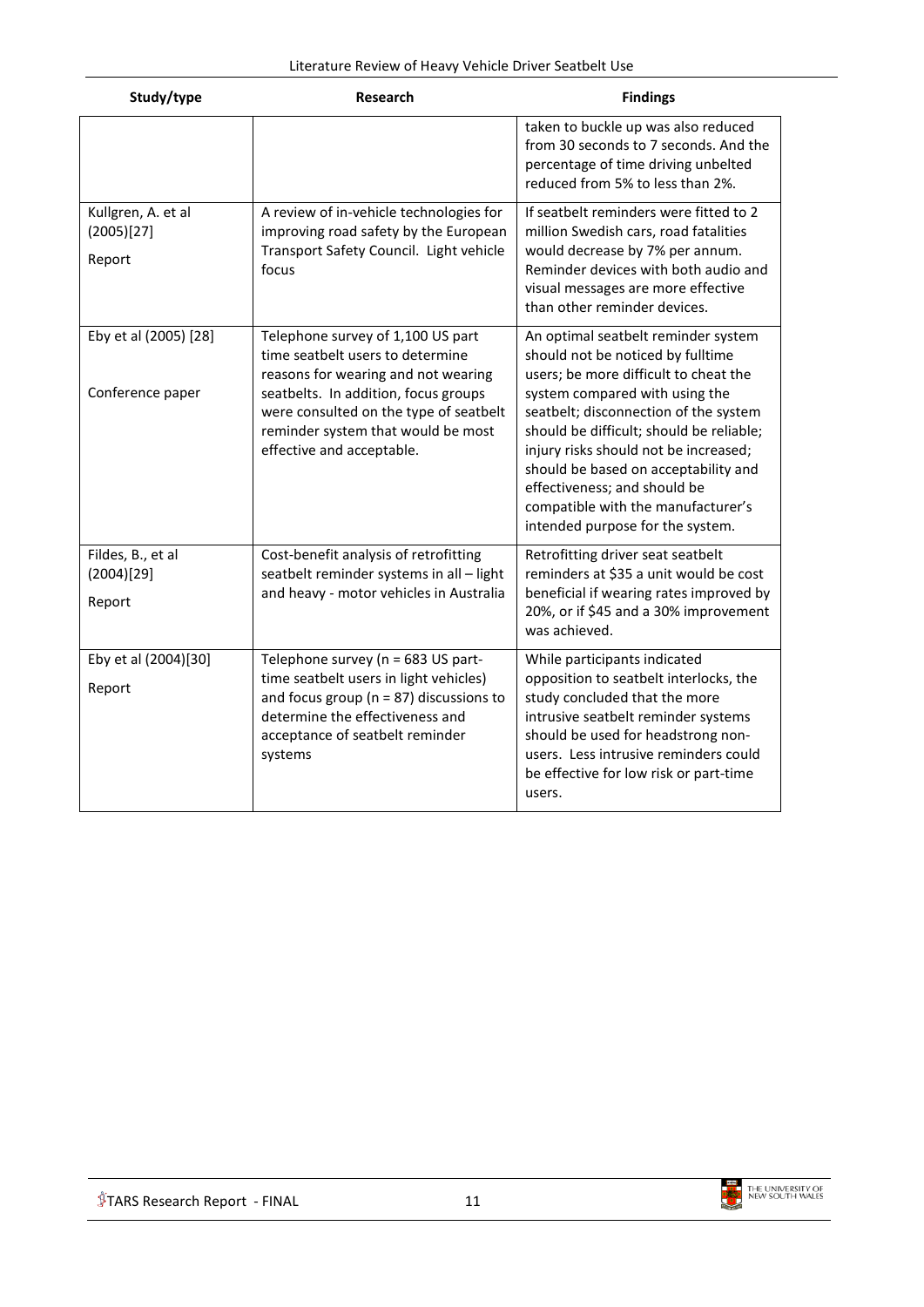#### **Effective campaign approaches to improve wearing rates**

The vast majority of published seatbelt campaign evaluations were from the US and all focussed on all vehicles, not heavy vehicles specifically.

Neither TruckSafe, nor the National Logistics Safety Code explicitly mention seatbelt use or seatbelt policies. The TWU has supported seatbelt campaigns by TfNSW and RMS, and advise members to use seatbelts, but their website does not indicate that they have been especially proactive. The ATA and ARTIO could have been more active in promoting seatbelt use. However, the ATA Chairman called for more research into seatbelts in a media release in 2011. The only references to seatbelts on the NSW WorkCover site are in relation to forklifts and moving plant on construction sites. However WorkCover's draft industry action plan 2012-2013 suggests that they would include driver fatigue, seatbelts and occupational disease risks in "demonstration and solution field days" and in targeted media and social media.

In the United States, the Federal Motor Carrier Safety Administration (FMCSA) partners with a range of organisations to promote seatbelt use. In fact there is a formal Commercial Motor Vehicle Safety Belt Partnership Pledge with signatories from the US Department of Transportation, Commercial Vehicle Safety Alliance, National Private Truck Council, FMCSA, Motor Freight Carriers Association, Owner Operator Independent Drivers Association, and the American Trucking Association (Appendix C). In addition, evaluation of the campaigns conducted in a number of US (State and County) jurisdictions has been made available through conference and journal papers (cited in this paper) for sharing knowledge of what has worked and why. In addition, as discussed in the section on workplace strategies, the FMCSA has produced a guide for conducting successful seatbelt campaigns targeting truck drivers<sup>[4](#page-11-0)</sup>.

Most of the evaluations of campaigns involved the Click it or Ticket campaign in various states of the US [28, 29, 30, 31]. All evaluations showed increased wearing rates for seatbelts, with the states that fully implemented the campaign showing strongest effects pre and post implementation. Two evaluations showed greater improvements during the day compared to night, which was interpreted as being due to reduced enforcement activity at night. Two other campaigns in the US combined public education of all drivers with enforcement [26, 32] and both showed strong improvements pre and post over time and in one case in comparison with control sites that showed a reduction in wearing over the same time. Another study by Geary et al demonstrated a dose-response effect with better wearing rates at sites that implemented a greater number of waves of the campaign [\[31\]](#page-19-5). The Hunter et al (1986) evaluation study used small monetary incentives to encourage wearing and showed a doubling in wearing rates that were sustained over six months [\[32\]](#page-19-6). In contrast an evaluation of the effect of a fear campaign emphasising the potential for injury if seatbelts are not worn also showed improvements in wearing between exposed and control groups. It seems that all types of campaigns, education, incentive, enforcement and fear-related messages that encourage seatbelt wearing can result in improvements. Comparatively large benefits of seatbelt wearing campaigns might be expected in many states of the US as wearing rates for general road users are considerably lower than in Australia. These studies may be more relevant to truck drivers in Australia than might be expected due to the overall lower wearing rates of this group amongst other Australian road users.

Most of the seatbelt campaigns in the literature have been conducted or led by government agencies and been directed at all road users. For the trucking industry, industry associations could

 $$$ TARS Research Report - FINAL  $12$ 

-



<span id="page-11-0"></span><sup>4</sup> Find this at<http://www.fmcsa.dot.gov/documents/increasing-safety-belt-use-in-your-company-manual.pdf>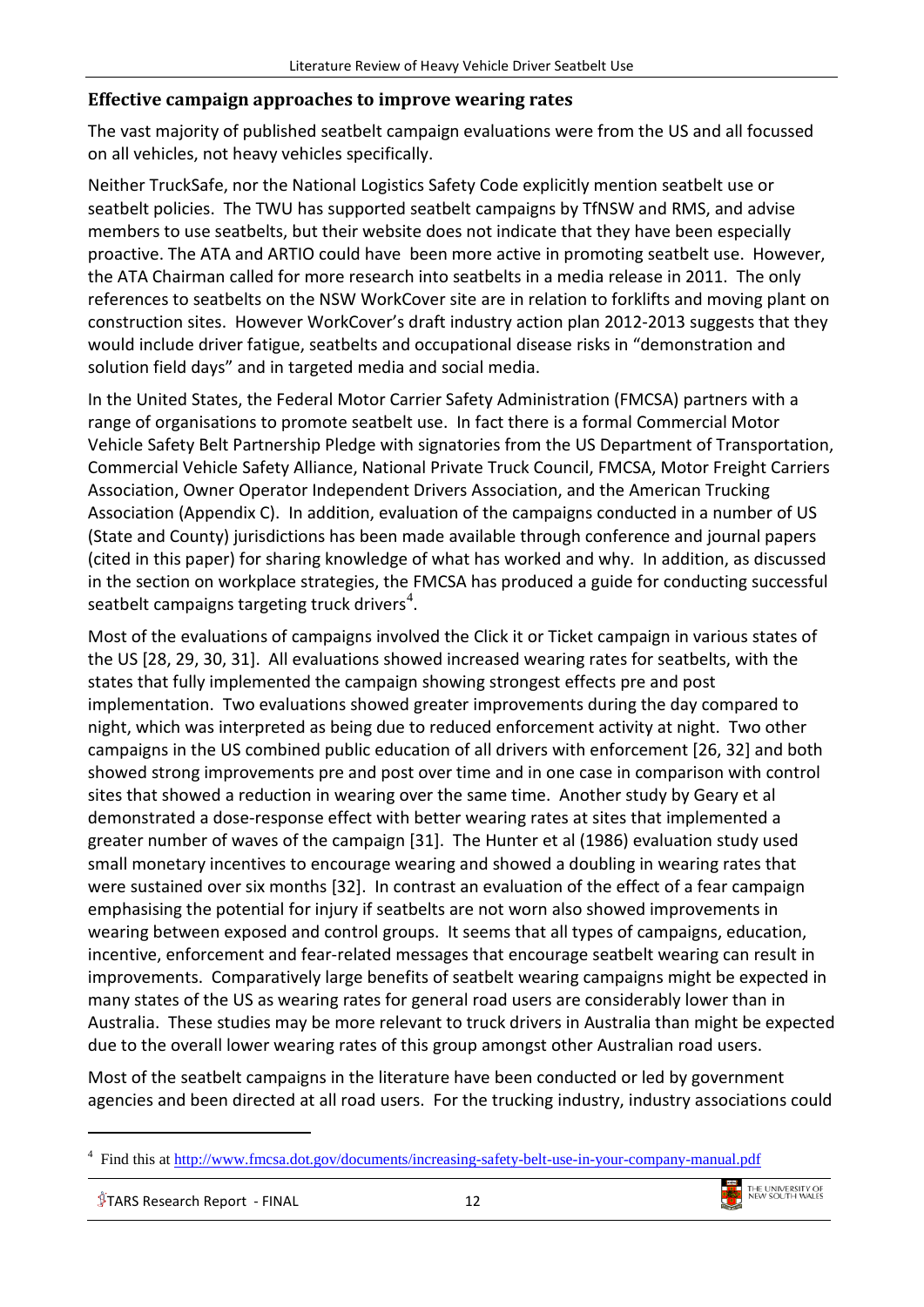play a strategic role in encouraging drivers to comply with the seatbelt regulations, but they have done very little to promote seatbelt use by heavy vehicle drivers. However, the Queensland Trucking Association who partnered with the Queensland Government in 2009 to promote seatbelt use[\[33\]](#page-19-7) conducted a campaign using an image of a spine X-Ray with a buckle to hold the torso and hip sections together. It also conveyed myths and misconceptions about seatbelts. However, there is no evaluation of this campaign available. Also, the 3rd Transport Industry Advice bulletin promoted seatbelt use to heavy vehicle drivers[\[34\]](#page-19-8).

Consistently public education messages about the need for seatbelt requirements and concerted enforcement efforts have been shown to be effective in improving wearing rates. The evaluations suggest, however that improving night-time wearing rates may be more of a challenge, perhaps because drivers know that police cannot necessarily see whether the belts are being worn at night. There has been little emphasis in any seat belt campaigns on the responsibility of drivers to act to keep themselves safe under occupational health and safety regulation. This is another aspect of the argument that could be used to encourage truck drivers to use seatbelts.

Table 5 provides a summary of findings as well as details of a number of non-evaluated seatbelt promotions.

| Study/type                                      | Research                                                                                                                                                                                                                                                                                                                            | <b>Findings</b>                                                                                                                                                                                                                                                                                                                                                                                                                                                                                                                   |
|-------------------------------------------------|-------------------------------------------------------------------------------------------------------------------------------------------------------------------------------------------------------------------------------------------------------------------------------------------------------------------------------------|-----------------------------------------------------------------------------------------------------------------------------------------------------------------------------------------------------------------------------------------------------------------------------------------------------------------------------------------------------------------------------------------------------------------------------------------------------------------------------------------------------------------------------------|
| Brijs K., et al (2011)[35]<br>Journal paper     | Evaluation of a Belgian seatbelt<br>campaign targeting light vehicle<br>drivers that used a "soft fear"<br>approach about likelihood of being<br>hurt if the belt isn't worn. The study<br>also examined the motivations for use<br>using the Theory of Planned Behaviour<br>(TPB) model. (n=311 male, 264 female<br>- mean age 20) | There were differences between the control and<br>exposed groups in perceived behavioural<br>control, habit, past behaviour, intentions and<br>behaviour. The likely reason for the effect is that<br>behaviour was influenced by a reminder of past<br>reasoned behaviour - without going through the<br>reasoning again.                                                                                                                                                                                                        |
| Thomas, A. et al<br>(2011)[36] Journal paper    | Observational studies before and after<br>the Click it or Ticket Campaign,<br>targeting light vehicle drivers and<br>passengers, was conducted in Utah<br>$(n=23,550)$ .                                                                                                                                                            | An overall 8.3% improvement on seatbelt use<br>was achieved with 7.8% during the day and 9.7%<br>at night. The rate of improvement for males<br>(9.9%) was greater than that for females (5.7%)                                                                                                                                                                                                                                                                                                                                   |
| Vivoda, J. et al<br>(2007)[37]<br>Journal paper | Pre- and post-campaign seatbelt use<br>observation studies to evaluate the<br>Indiana Click it or Ticket Campaign,<br>targeting light vehicles, (n=22,973 pre-<br>and n=24,937 post).                                                                                                                                               | Daytime wearing rates improved while night-<br>time wearing rates were less than before the<br>campaign. This may be explained by reduced<br>enforcement at night due to shifting night-time<br>patrols to daytime during the campaign.                                                                                                                                                                                                                                                                                           |
| Bergoffen, G. et al<br>(2005)[4]<br>Report      | Surveys of US fleet managers (n=120)<br>and truck drivers (n=238) on reasons<br>for not using seatbelts and driver<br>complaints about seatbelts.                                                                                                                                                                                   | List of managers' reasons that drivers don't wear<br>seatbelts include: too much trouble & effort,<br>they forget, habit, belt doesn't fit well,<br>uncomfortable, restricts movements, infringes<br>on personal freedom, worried about being<br>trapped, don't believe seatbelts increase safety,<br>don't like them, use only in bad weather<br>conditions. Drivers' complaints include: belts<br>rub or vibrate against neck or shoulder, seatbelt<br>locks and restricts, uncomfortable, too tight,<br>limit range of motion. |

#### **Table 5 – Campaign approaches to improve seatbelt use (targeting all vehicles)**

 $$$ TARS Research Report - FINAL  $13$ 

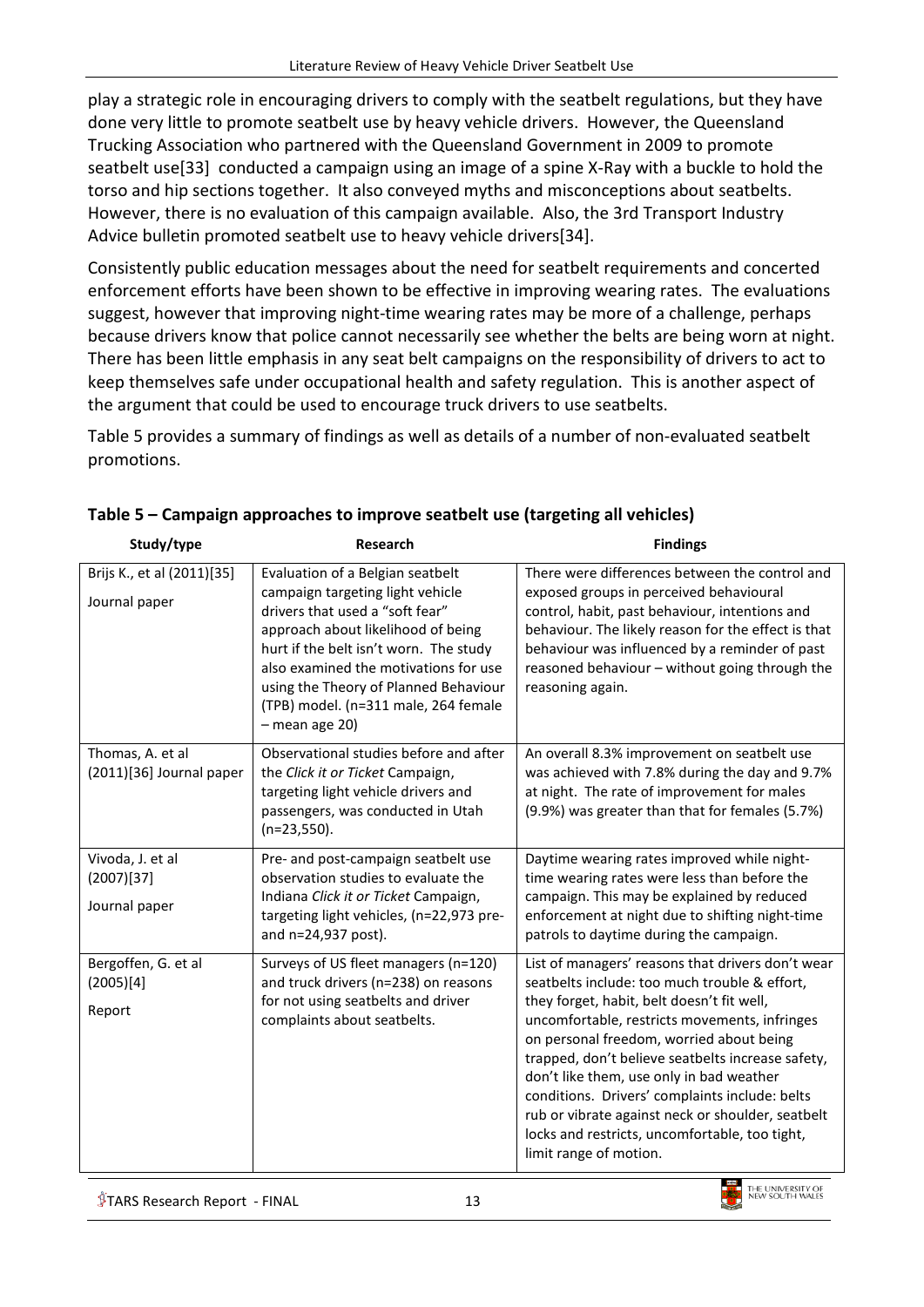| Study/type                                        | Research                                                                                                                                                                                                                                                                                                                                                          | <b>Findings</b>                                                                                                                                                                                                                                                                                                                                                                                                                                   |
|---------------------------------------------------|-------------------------------------------------------------------------------------------------------------------------------------------------------------------------------------------------------------------------------------------------------------------------------------------------------------------------------------------------------------------|---------------------------------------------------------------------------------------------------------------------------------------------------------------------------------------------------------------------------------------------------------------------------------------------------------------------------------------------------------------------------------------------------------------------------------------------------|
| Reinfurt, D. (2004)[38]<br>Journal paper          | Examination of elements of the Click it<br>or Ticket Campaign, targeting light<br>vehicle drivers that a number of US<br>States have sustained over time.                                                                                                                                                                                                         | The National Highway Traffic Safety<br>Administration NHTSA estimates that the 10-<br>year campaign has contributed to increased<br>seatbelt wearing rates from 65% to 86%. Key<br>elements retained in successive campaigns<br>include: a coalition of public-private agencies,<br>top-down commitments, innovative media use,<br>well-publicised enforcement, feedback on results<br>state-wide and local activities and continuous<br>funding. |
| Geary, L., et al<br>(2005)[31]<br>Journal paper   | Pre- and post-campaign light vehicle<br>seatbelt observation studies in<br>Connecticut, before and after<br>successive 'waves' (26) of the<br>"Selected Traffic Enforcement<br>Programs (sTEPs)" campaign involving<br>publicity and highly visible<br>enforcement, targeting all motorists<br>with the message that they will be<br>punished for law violations. | The average belt use increased from 64% before<br>the first wave, to 78% in the last post-wave<br>survey. The towns and agencies that<br>implemented greater numbers of waves<br>achieved higher belt use rates.                                                                                                                                                                                                                                  |
| Solomon, M. et al<br>(2004)[39]<br>Journal paper  | This study compared the outcomes of<br>the Click it or Ticket Campaign,<br>targeting light vehicle drivers,<br>implemented in various degrees in 18<br>US States.                                                                                                                                                                                                 | The States that most fully implemented the<br>Campaign achieved the best results in terms of<br>improved seatbelt wearing rates.                                                                                                                                                                                                                                                                                                                  |
| Williams, A. et al<br>(1987)[40]<br>Journal paper | Before and after campaign observation<br>study of light vehicle occupant seatbelt<br>wearing rates in Elmira, New York. The<br>campaign combined public education,<br>with messages that seatbelts save lives<br>and that a special program to enforce<br>the seatbelt law would be happening,<br>and enforcement operations over a 3-<br>week period.            | Wearing rates in Elmira increased from 49% to<br>77% just after the campaign and were at 66%<br>two months after the campaign. This compared<br>to a control site where seatbelt-wearing fell from<br>43% to 37% over the same period.                                                                                                                                                                                                            |
| Hunter, W., et al<br>(1986)[32]<br>Journal paper  | Pre- and post-campaign light vehicle<br>seatbelt observation studies in the US<br>to test whether small incentives<br>(worth \$3-5) would improve wearing<br>rates.                                                                                                                                                                                               | The overall driver wearing rate increased from<br>24% to 41% in the last week of the program,<br>then held to around 36% in the 6-month follow<br>up period.                                                                                                                                                                                                                                                                                      |
| Kaye, B. et al (1995) [41]<br>Journal paper       | Evaluation of a campaign involving<br>police in 2 counties in Florida giving<br>motorist a "thumbs up" when they<br>used seatbelts and tugged at their<br>belts when (light vehicle) motorists did<br>not have seatbelts done up. (n= 30,930<br>observations)                                                                                                     | There was no overall increase in seatbelt<br>wearing rates. The county where seatbelt<br>citations increased also had increased seatbelt<br>wearing rates (whereas the other county had<br>reduced wearing rates). Concluded that<br>enforcement should be coordinated with public<br>education.                                                                                                                                                  |

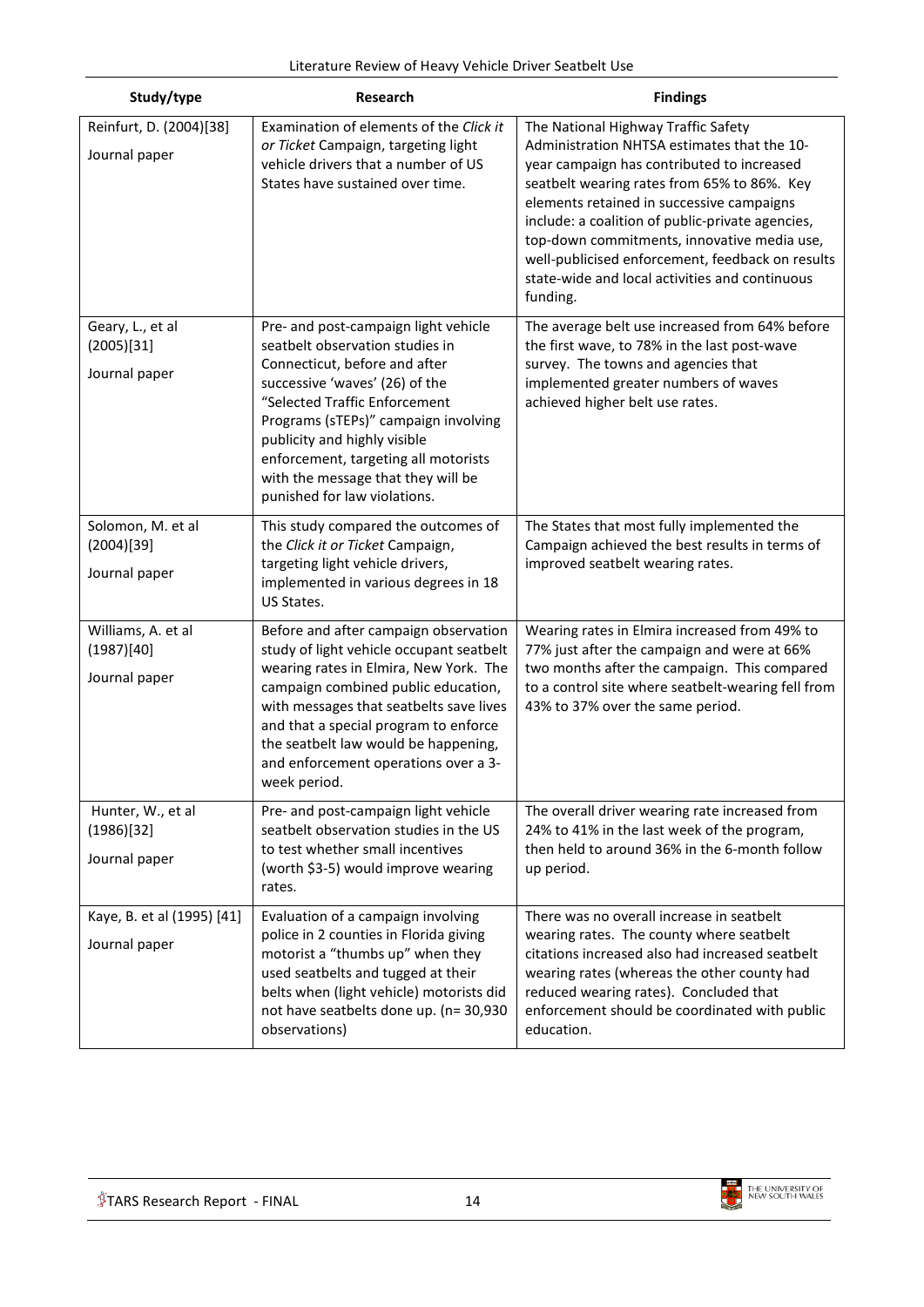## <span id="page-14-0"></span>**Discussion**

An obvious first step in attempting to tackle the issue of noncompliance with seatbelt regulation by heavy vehicle occupants is to understand why they do not comply. This review demonstrated a remarkable consistency in the reasons for non-use of seatbelts by truck drivers across studies, across time and across countries.

Understanding the barriers and motivators that influence the choice of truck drivers to use or not use seatbelts while working provides some clear directions for action. Issues relating to discomfort and the restrictive nature of seatbelts need to be addressed by ergonomic evaluations of the suitability of seatbelts for the truck driver population. In Australia, truck drivers are typically male, aged in their 40's and 50's and many are likely to be in the upper end of the anthropometric range of human sizes. This means that for many, seatbelts may not be a comfortable fit, especially over long hours of sitting at the steering wheel. The nature of the driver complaints about seatbelts (chaffing around the neck, for example) are consistent with this issue. Seatbelt design may also not be suitable for many of the tasks of truck driving such as the need to move in and out of the vehicle many times. Seatbelts, that are difficult to locate in the truck or difficult to fasten, will become impediments and will be avoided under those circumstances.

Issues relating to driver perception of the safety value of seatbelts will be best overcome by education campaigns specifically targeting truck drivers and the nature of their perceptions. Obviously, the statistical evidence supporting the value of seatbelts for reducing the extent and severity of injury is strong. Ensuring that drivers are aware of this information is an obvious target for attempting to change their behaviour. Also, ensuring that drivers are aware that seatbelt use is required by law is an important prerequisite for achieving this behaviour change. There is good evidence of benefits of public education campaigns for seatbelt use even in populations, such as the US, where seatbelt wearing is not mandated or even very common.

It is important to be aware, however, that Australian truck drivers who currently hold the view that seatbelts compromise their safety are likely to hold this view very strongly. Drivers who resist and do not wear seatbelts are in the minority and many may already be aware of the existence of some safety benefits of seatbelts. This means that education campaigns need to be very carefully targeted at misperceptions about the particular circumstances where they believe seatbelts are a disadvantage, such as during a rollover. Given that one of the motivators for some truck drivers to wear seatbelts is the concern for safety, there is a strong likelihood that educational approaches will increase wearing rates.

The threat of enforcement is another strong motivator for wearing seatbelts in truck drivers. The public campaign evaluations also make clear that enforcement together with public education is an effective approach. Conventional enforcement through observational means, however, is not easily achieved for truck drivers as it can be difficult to see whether or not drivers are complying. A novel approach to enforcement may be to employ workplace-based enforcement and incentive approaches. Unfortunately, few workplace measures were found in the literature. A Johnson & Johnson seatbelt initiative for their employees was integrated with a health and wellness program and achieved improved wearing rates. But these employees were mostly light vehicle drivers. Swedish transport operators accredited by an industry association for having a safety system reported good results from applying the accreditation standards including improved seatbelt use. But the report of this study was lacking in detail regarding what was done and how results were linked to the actions. In Australia, accreditation standards are used for many other aspects of the trucking industry so it should be a simple matter to extend seatbelt use to this system. In view of

 $$$ TARS Research Report - FINAL  $15$ 

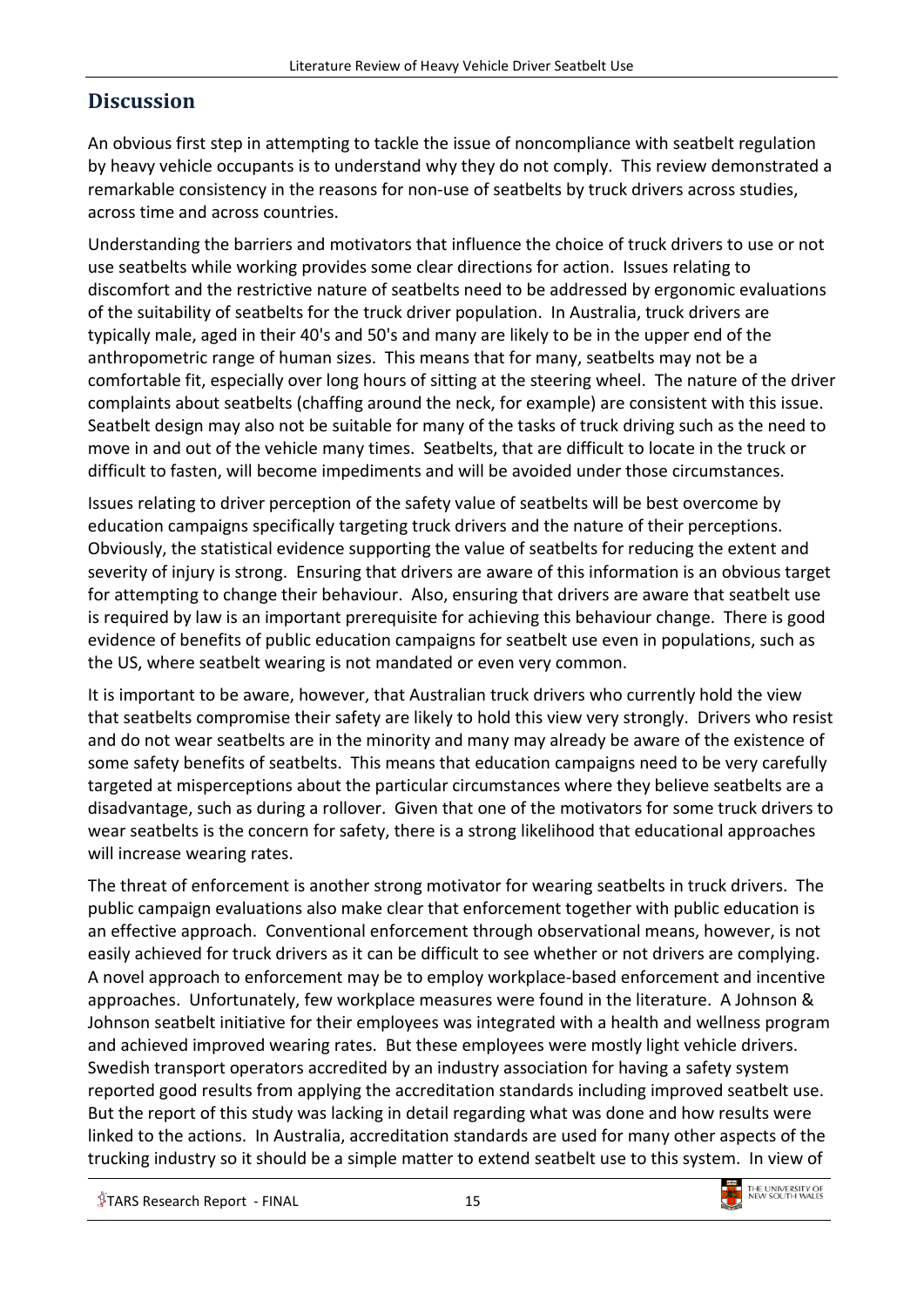the fact that seatbelts are a very well-established road safety countermeasure it seems that pressure should be exerted on trucking-related road safety and industry bodies to take action on mandating seatbelt wearing by truck drivers and taking appropriate action to ensure that it occurs.

Engineering approaches to encourage and remind drivers to use seatbelts are also widely advocated. A total of seven studies were found on the effectiveness of seatbelt reminders and related approaches, although only two involved trucks. Nevertheless the results indicated that seatbelt reminder technologies are effective means of improving wearing rates. Although there is a cost to purchasing and fitting these devices, this is found to be a cost effective measure. These technologies may not be very suitable for use during work-related truck driving, however, especially delivery driving. Some types of common reminders, such as audible tones, or reminders that commence too soon may only serve to cause annoyance if they occur often as drivers frequently move in and out of the vehicle and do not buckle up immediately. There is considerable scope for the development of user-friendly but effective devices to encourage truck drivers to use seatbelts, but as for the design of seatbelts themselves, this should take in account the needs of truck drivers and the truck-driving task with the comparatively long periods of time a truck driver is sitting in the same seat.

## <span id="page-15-0"></span>**Key point summary and recommendations**

The conclusions that can be drawn from review are the following:

### **1. Seatbelt comfort and design is an important factor in seatbelt use**

Truck driver comfort is a primary factor in tackling the problem of non-use of seatbelts. The seatbelt discomfort issue should be addressed by ergonomic evaluation studies of the most suitable seatbelt design for the truck driver population. While seatbelts are uncomfortable for truck drivers, any of the other approaches will be less likely to be effective. Enforcing truck drivers to use seatbelts that chafe or cause discomfort over a long trip is unlikely to be successful. Encouraging drivers to wear seatbelts using education approaches alone are even less likely to be successful.

While seatbelt reminder systems can improve wearing rates, drivers may disable the devices especially where they still hold the belief that wearing seatbelts pose additional crash risks to them. Seatbelt reminder or ignition interlocks are likely to be much more effective, especially in the longer term, if these myths are dispelled, and the seatbelt comfort issue is addressed effectively.

Improved comfort of seatbelts can be achieved by promoting the practice of retrofitting integrated seat/seatbelt technologies, and by promoting the assessment of seat/seatbelt configurations suitable for drivers, particularly for drivers who are overweight or obese such as was recommended in the NTC review (2005).

### **2. Driver misconceptions about seatbelts and safety are still factors in non-use**

Some truck drivers think that seatbelts do not improve safety. Indeed, some believe that wearing seatbelts reduces their safety by restricting their movement and vision, or preventing them from escaping harm.

There is a weight of evidence to the contrary. But if drivers aren't aware or convinced that seatbelts improve safety they are not likely to use them no matter what is tried.

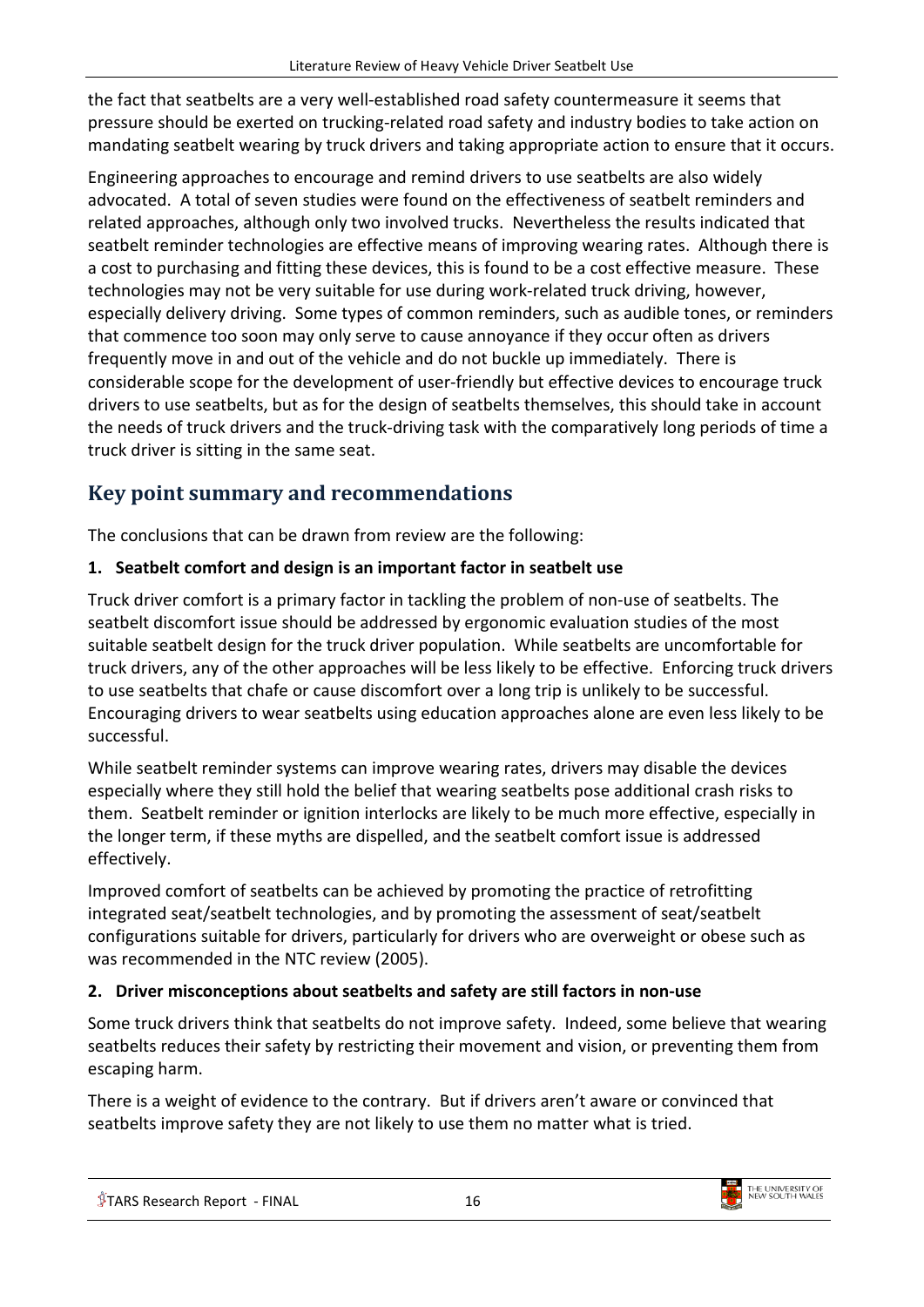Educational campaigns targeted directly at truck driver perceptions of the safety implications of seatbelts are likely to help encourage seatbelt use. There are some educational materials that have been used for this purpose in campaigns and workplace programs in the US. For example, the US Federal Motor Carrier Safety Administration (FMCSA) provides an internet accessible video produced by Volvo that illustrates what happens to restrained and unrestrained truck occupants in a rollover crash<sup>[5](#page-16-0)</sup>. Perhaps this could be utilised in a New South Wales initiative subject to permissions obtained from Volvo or FMCSA.

A campaign should primarily include messages that dispel the specific myths about negative safety consequences of seatbelts for truck drivers and about the need for the law mandating their use. Truck drivers should be informed about the true safety value of seatbelts. There may also be benefits of campaign messages that include advice that drivers are less likely to lose control of the vehicle if restrained, as recommended by Haworth et al (1995), based on their study of truck driver attitudes [\[5\]](#page-18-9).

#### **3. Improving driver perceptions that they will be caught and penalised for non-use is effective**

Publicity-backed enforcement campaigns have consistently been found to be an effective way to increase seatbelt wearing rates among the general driving population. These campaigns aim to convince drivers that if they don't use a seatbelt they will be caught and penalised. This is a more motivating incentive for some. The best outcomes from education campaigns targeted at truck drivers are likely to be achieved if campaign message occur in concert with enhanced enforcement of seatbelt use by authorities.

Industry associations should be encouraged to partner with the Centre for Road Safety in promoting these messages. However, the high-risk segments of the industry may well be nonmembers of these associations. So, other ways of targeting them could be more effective. For example, truck owners could receive campaign messages with registration renewals and messages at weigh stations and truck stops could be posted. In addition, high profile visible enforcement should be publicised in the media. The recent practices of the Roads and Maritime Services together with Police of advising the media of truck drivers and operators being caught may be an effective deterrent to other operators not wanting to have their reputations tarnished in this manner.

#### **4. Industry involvement in seatbelt promotion could be improved**

Employers, industry associations and unions could be encouraged to further promote seatbelt use. Induction or safety training and education materials could be supplied to heavy vehicle transport operators, such as fact sheets, videos, and posters. The industry associations and unions, such as the TWU, could be encouraged to advocate seatbelt use among their constituents.

Most safety accreditation schemes applicable to the trucking industry omit seatbelts as a safety standard. The new ISO 39001 is one of the few that does include a specific reference to provision and use of seatbelts. The Australian Trucking Association could be encouraged to explicitly include seatbelt use in TruckSafe, the industry safety accreditation scheme. And the Australian Logistics Council could be similarly encouraged to include seatbelt use in the National Logistics Safety Code.

## **Recommendations**

-



<span id="page-16-0"></span><sup>5</sup> See <http://www.fmcsa.dot.gov/images/volvo-crash-large.wmv>

 $$$ TARS Research Report - FINAL  $17$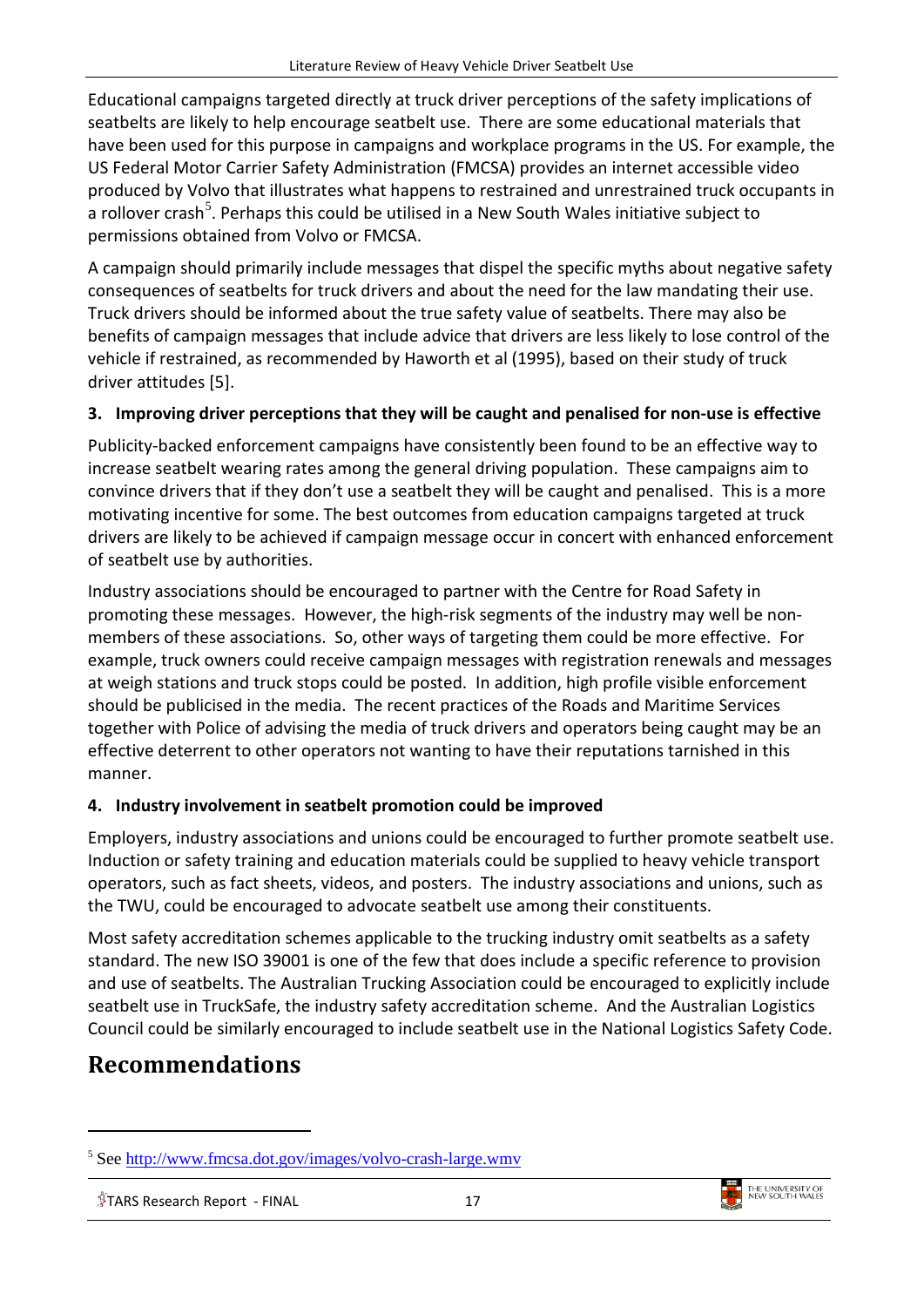It is recommended that the following interventions be considered.

#### **1. Improve seat/seatbelt configurations to assure greater comfort for truck drivers**

a. Promote retrofit of integrated seat/seatbelt configurations recommended by the NTC.

#### **2. Dispel the myths that truck drivers have about the safety value of seatbelts**

- a. Educate drivers about the safety benefits of seatbelts.
- b. Dispel the myths about negative safety consequences of seatbelt use in trucks.
- c. Provide education materials to the trucking industry and encourage workplace education programs.
- **3. Promote the perception that truck drivers will be caught and penalised for not wearing seatbelts**
	- a. Conduct coordinated seatbelt enforcement publicity campaigns together with highly visible police enforcement operations targeting truck drivers.
	- b. Encourage trucking companies to put in place policies and enforcement regimes to meet their duty of care.

#### **4. Encourage industry involvement in promoting the use of seatbelts by truck drivers**

- a. Encourage employers to remind truck drivers that their responsibility to ensure their own safety at work includes wearing a seatbelt.
- b. Encourage the Australian Trucking Association to include seatbelt provision and policy enforcement in TruckSafe accreditation criteria.
- c. Encourage the Australian Logistics Council to include seatbelt provision and policy enforcement in the National Logistics Safety Code.
- d. Encourage trucking companies to be accredited to ISO 39001.
- e. Encourage unions, like the TWU, to promote seatbelt use by their members.
- f. Encourage the ATA, ALC and other trucking industry bodies to actively and visibly promote seatbelt use.

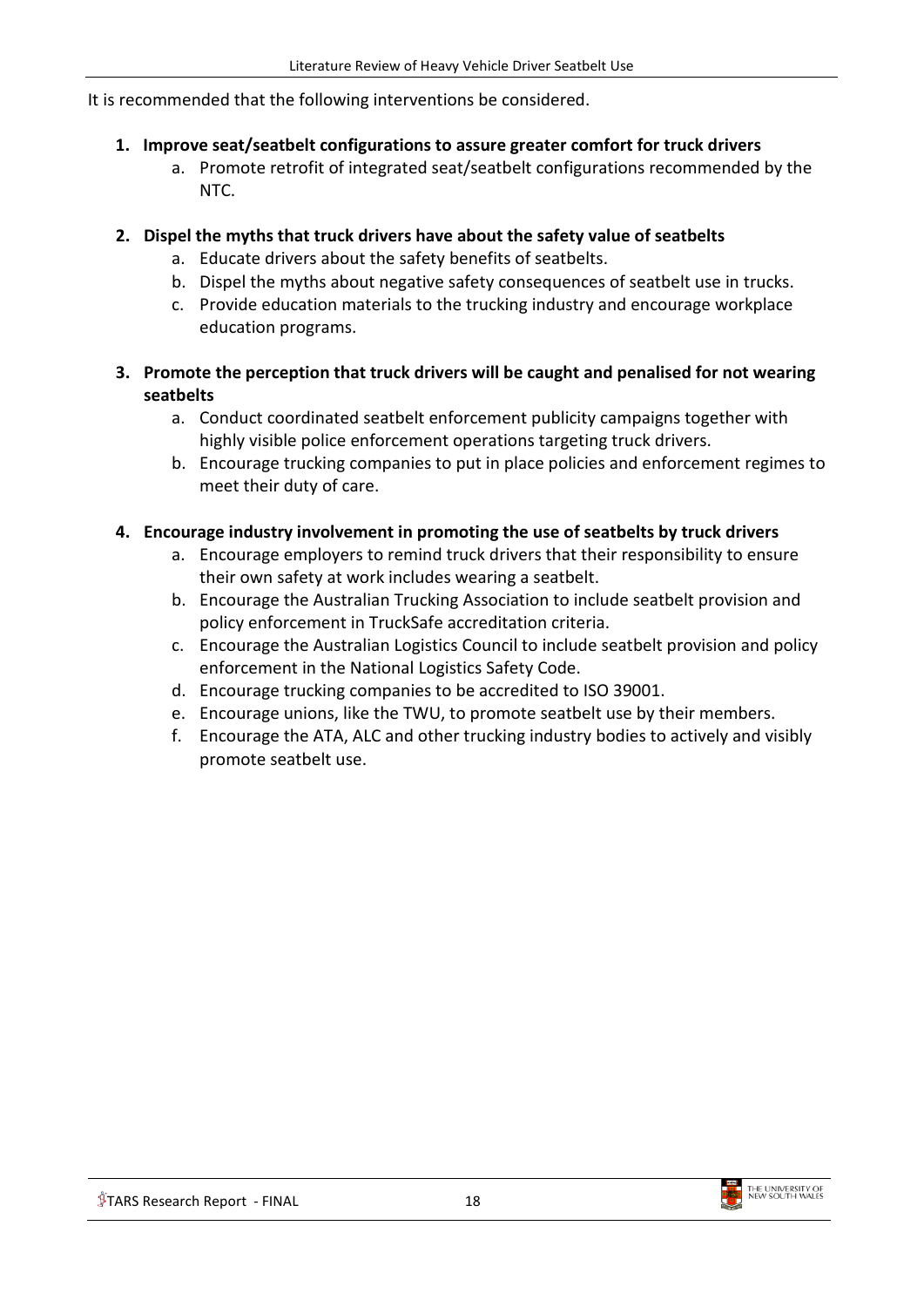#### <span id="page-18-0"></span>**References**

- <span id="page-18-1"></span>1. Taverner Research, *Heavy vehicle seatbelt observational study*, 2011, NSW Centre for Road Safety: Unpublished.
- <span id="page-18-2"></span>2. NSW crash data, Centre for Road Safety.
- <span id="page-18-3"></span>3. Preece, R., *The safety benefits from seatbelt use by heavy truck occupants*, in *Australasian Transport Research Forum (ATRF)*2002: Canberra, ACT.
- <span id="page-18-4"></span>4. Bergoffen, G., Knipling, R., Tidwell, S., Short, J., Krueger, G., Inderbitzen, R., Reagle G., Murray, D., *Commercial motor vehicledriver safety belt usage*, in *Commercial Truck and Bus Safety Synthesis 8*2005: Washington DC.
- <span id="page-18-9"></span>5. Haworth, N., Bowland, L., Foddy, B., Elliott, B., *Seat Belts for truck drivers*, 1995.
- <span id="page-18-25"></span>6. Raftery, S., Grigio, J., Woolley, J., *Heavy vehicle road safety: a scan of recent literature.* Journal of the Australasian College of Road Safety, 2011(August).
- <span id="page-18-5"></span>7. Bunn, T., S. Slavova, and M. Robertson, *Motor vehicle injuries among semi truck drivers and sleeper berth passengers.* Journal of Safety Research, 2013. **44**(0): p. 51-55.
- <span id="page-18-6"></span>8. Peng, Y., Boyle, L.,, *Commercial Driver Factors in Run-off-Road Crashes.* Transportation Research Record: Journal of the Transportation Research Board, 2012: p. 128–132.
- <span id="page-18-7"></span>9. Bunn, T.L., et al., *The Effects of Semi Truck Driver Age and Gender and the Presence of Passengers on Collisions with Other Vehicles.* Traffic Injury Prevention, 2009. **10**(3): p. 266-272.
- <span id="page-18-8"></span>10. Vivoda, J., and Eby, D., *Factors influencing safety belt use*, in *Handbook of Traffic Psychology* B. Porter, Editor 2011, Elsevier. p. 215-248.
- <span id="page-18-10"></span>11. Kim, K. and E.Y. Yamashita, *Attitudes of commercial motor vehicle drivers towards safety belts.* Accident Analysis & Prevention, 2007. **39**(6): p. 1097-1106.
- <span id="page-18-11"></span>12. Calisir, F., Lehto, M., *Drivers' risk assessments and their impact on seat belt use*, in *19th Conference on Computers and Industrial Engineering*1996, Computers and Industrial Engineering. p. 495-498.
- <span id="page-18-12"></span>13. Bragg, B.W.E. and P. Finn, *Influence of safety belt usage on perception of the risk of an accident.* Accident Analysis & Prevention, 1985. **17**(1): p. 15-23.
- <span id="page-18-13"></span>14. Jonah, B., Dawson, N., *Predicting seat belt use from attitudinal and normative factors.* Accident Analysis & Prevention, 1982. **14**(4): p. 305-309.
- <span id="page-18-14"></span>15. Goetzel, R., Ozminkowski, R., Bruno, J., Rutter, K., Isaac, F., Wang, S., *The long-term impact of Johnson & Johnson's Health & Wellness program on employee health risks.* Journal of Occupational and Environmental Medicine, 2002. **44**(5).
- <span id="page-18-15"></span>16. OPG, *Land transportation safety recommended practice*, 2005 (updated July, 2011), International Association of Oil and Gas Producers.
- <span id="page-18-16"></span>17. Johansson, M., *ISO 39001 Road Traffic Safety (RTS) Management Systems - Experiences from early adopters in the Swedish transport industry*, in *International Symposium on Heavy Vehicle Transport Technology 12*2011.
- <span id="page-18-17"></span>18. Bergoffen, G.S., J. Inderbitzen, B. Daecher, C., *Commercial Motor Vehicle Carrier Safety Management Certification: A Synthesis of Safety Practice*, in *Commercial Truck and Bus Safety Synthesis Program 12*, T.R. Board, Editor 2007, Transport Research Board: Washington DC.
- <span id="page-18-18"></span>19. National\_Transport\_Commission, *Seat and belt configurations for heavy vehicles: discussion paper on options for improved design requirements*, 2005: Melbourne.
- <span id="page-18-19"></span>20. National\_Transport\_Commission, *Integrated seatbelt/suspension seat: Retrofit guidelines for truck owners*, 2005, NTC: Melbourne.
- <span id="page-18-20"></span>21. EuroNCAP. *Seat Belt Reminders*. 21 March, 2013]; Available from: [http://www.euroncap.com/Content-Web-](http://www.euroncap.com/Content-Web-Page/028478a4-b05d-4136-b06b-4a02d5643b54/seat-belt-reminders.aspx)[Page/028478a4-b05d-4136-b06b-4a02d5643b54/seat-belt-reminders.aspx.](http://www.euroncap.com/Content-Web-Page/028478a4-b05d-4136-b06b-4a02d5643b54/seat-belt-reminders.aspx)
- <span id="page-18-21"></span>22. Sivak, M., et al., *Traffic safety in the U.S.: Re-examining major opportunities.* Journal of Safety Research, 2007. **38**(3): p. 337-355.
- <span id="page-18-22"></span>23. Kidd, D.G., *Response of part-time belt users to enhanced seat belt reminder systems of different duty cycles and duration.* Transportation Research Part F: Traffic Psychology and Behaviour, 2012. **15**(5): p. 525-534.
- <span id="page-18-23"></span>24. Freedman, M., Lerner, N., Zador, P., Singer, J., Levi, S., *Effectiveness and Acceptance of Enhanced Seat Belt Reminder Systems: Characteristics of Optimal Reminder Systems*, 2009.
- <span id="page-18-24"></span>25. Bahouth, G., Langston, E., McKnight, J., Zaloshjna, E., Robin, J., Kumer, J., *Safety belt technology countermeasures study*, D.o. Transportation, Editor 2007, FMCSA: Washington DC.

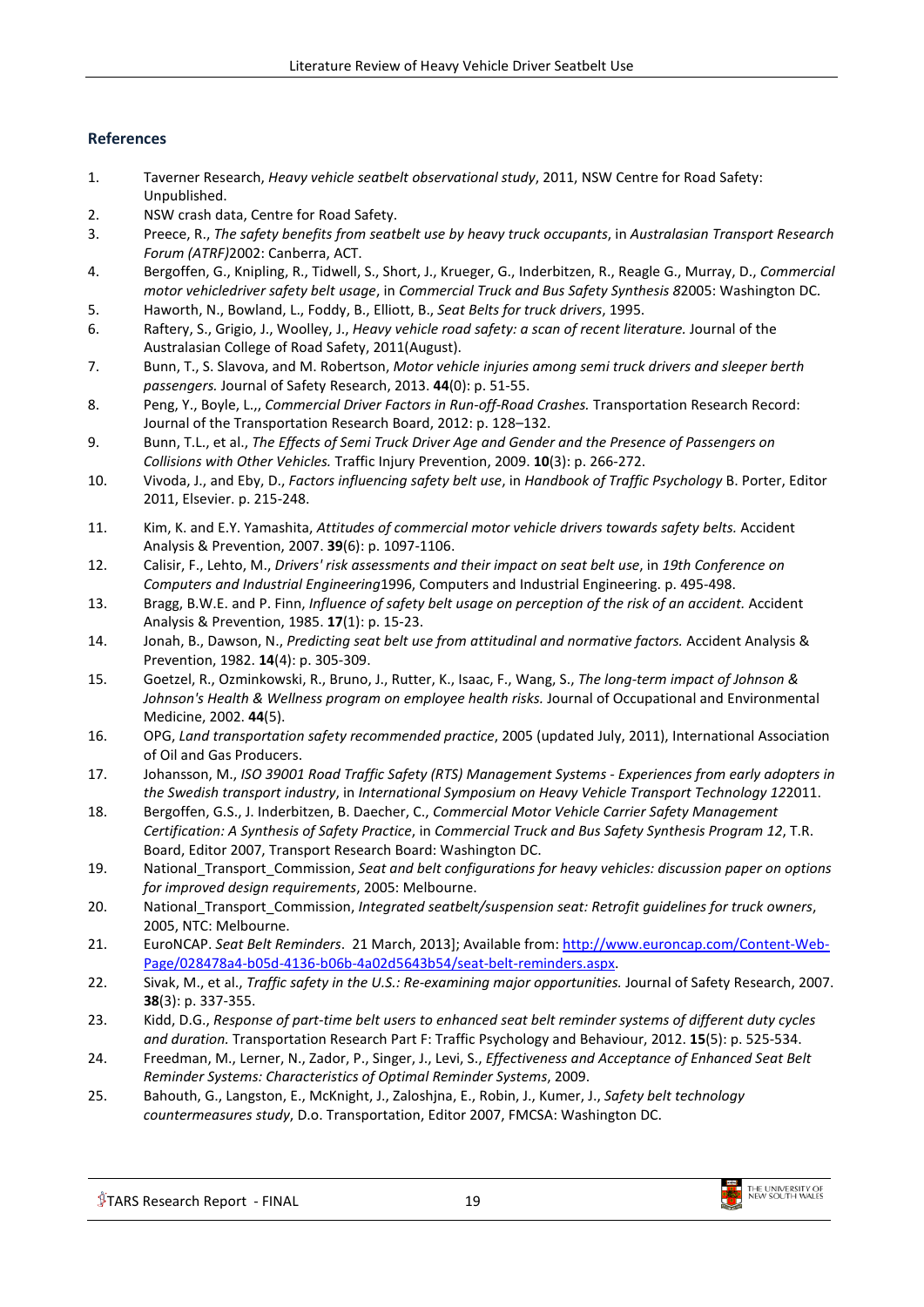- <span id="page-19-0"></span>26. Regan, M., Triggs, T., Young, K., Tomasevic, N., Mitsopoulos, E., Stephan, K., Tingvall, C.,, *On-road evaluation of intelligent speed adaptation, following distance warning and seat belt reminder systems: Final results of the TAC SafeCar project*, 2006, MUARC.
- <span id="page-19-1"></span>27. Kullgren, A., Stigson, H., Achterberg, F., Townsend, E., *In-car enforcement technologies today*, J. Crettaz, Editor 2005, European\_Transport\_Safety\_Council: Brussels.
- <span id="page-19-2"></span>28. Eby, D., Molnar, L., Kostyniuk, L., Shope, J. *Developing an effective and accepable safety belt reminder system*. in *Proceedings of the 19th Technical Conference on the Enhanced Safety of Vehicles*. 2005. Washington DC: US Department of Transportation.
- <span id="page-19-3"></span>29. Fildes, B., Fitzharris, M., Vulcan, P., Koppel, S., *Benefits of retrofitting seat belt reminder systems to Australian passenger vehicles*, 2004, Australian Transport Safety Bureau: Civic Square, ACT.
- <span id="page-19-4"></span>30. Eby, D.W., Molnar, L. J., Kostyniuk, L. P., Miller, L. L. , *Developing an Optimal In-Vehicle Safety Belt Promotion System*, 2004.
- <span id="page-19-5"></span>31. Geary, L.L., K.A. Ledingham, and S.C. Maloney, *Connecticut statewide sTEP wave evaluation.* Journal of Safety Research, 2005. **36**(4): p. 333-340.
- <span id="page-19-6"></span>32. Hunter, W.W., B.J. Campbell, and J.R. Stewart, *Seat belts pay off: The evaluation of a community-wide incentive program.* Journal of Safety Research, 1986. **17**(1): p. 23-31.
- <span id="page-19-7"></span>33. Queensland\_Truckiing\_Association. *Seatbelt myths and misconceptions*. 2009 21 March, 2013]; Available from: [http://www.qta.com.au/index.cfm?MenuID=186.](http://www.qta.com.au/index.cfm?MenuID=186)
- <span id="page-19-8"></span>34. Tasmanian\_Transport\_Safety\_Group, *Transport Industry Safety Advice: Seat Belts in Heavy Vehicles*, 2001.
- <span id="page-19-9"></span>35. Brijs, K., et al., *An experimental approach towards the evaluation of a seat belt campaign with an inside view on the psychology behind seat belt use.* Transportation Research Part F: Traffic Psychology and Behaviour, 2011. **14**(6): p. 600-613.
- <span id="page-19-10"></span>36. Thomas, A.M., L.J. Cook, and L.M. Olson, *Evaluation of the Click It or Ticket intervention in Utah.* Accident Analysis & Prevention, 2011. **43**(1): p. 272-275.
- <span id="page-19-11"></span>37. Vivoda, J.M., et al., *A Direct Observation Study of Nighttime Safety Belt Use in Indiana.* Journal of Safety Research, 2007. **38**(4): p. 423-429.
- <span id="page-19-12"></span>38. Reinfurt, D.W., *Documenting the sustainability of a mature Click It or Ticket program: The North Carolina experience.* Journal of Safety Research, 2004. **35**(2): p. 181-188.
- <span id="page-19-13"></span>39. Solomon, M.G., R.P. Compton, and D.F. Preusser, *Taking the Click It or Ticket model nationwide.* Journal of Safety Research, 2004. **35**(2): p. 197-201.
- <span id="page-19-14"></span>40. Williams, A.F., et al., *Results of a seat belt use law enforcement and publicity campaign in Elmira, New York.* Accident Analysis & Prevention, 1987. **19**(4): p. 243-249.
- <span id="page-19-15"></span>41. Kaye, B.K., B.S. Sapolsky, and D.J. Montgomery, *Increasing seat belt use through PI&E and enforcement: The Thumbs Up campaign.* Journal of Safety Research, 1995. **26**(4): p. 235-245.
- <span id="page-19-16"></span>42. Federal\_Motor\_Carrier\_Safety\_Administration, *Safety Belt Usage by Commercial Motor Vehicle Drivers (SBUCMVD) 2010*, 2011: Washington DC.
- <span id="page-19-17"></span>43. Brodie, L., B. Lyndal, and I.J. Elias, *Heavy vehicle driver fatalities: Learning's from fatal road crash investigations in Victoria.* Accident Analysis & Prevention, 2009. **41**(3): p. 557-564.
- <span id="page-19-18"></span>44. Cook, L.J., J.L. Hoggins, and L.M. Olson, *Observed seatbelt usage among drivers of heavy commercial vehicles in Utah.* Accident Analysis & Prevention, 2008. **40**(4): p. 1300-1304.
- <span id="page-19-19"></span>45. Federal Motor Carrier Safety Administration, *Large truck and bus crash facts 2007*, 2009: Washington DC.
- <span id="page-19-20"></span>46. Steinhardt, D., Watson, B., *Nighttime seatbelt non-use in serious crashes: A comparison of contributing factors in rural and urban areas of the United States and Queensland*, in *2007 Road Safety: Research, Policing, Education Conference*2007, CARRS-Q: Melbourne.
- <span id="page-19-21"></span>47. Stearns, D., *Heavy vehicle seat belt wearing compliance in New Zealand*, 2007: Auckland, New Zealand.
- <span id="page-19-22"></span>48. Charbotel, B., et al., *Severity Factors for Truck Drivers' Injuries.* American Journal of Epidemiology, 2003. **158**(8): p. 753-759.
- <span id="page-19-23"></span>49. Lin, L.-J. and H. Harvey Cohen, *Accidents in the trucking industry.* International Journal of Industrial Ergonomics, 1997. **20**(4): p. 287-300.
- <span id="page-19-24"></span>50. Hagenzieker, M.P., *Drivers' opinions of enforcement and incentive strategies to promote safety belt use.* Journal of Safety Research, 1992. **23**(4): p. 199-206.

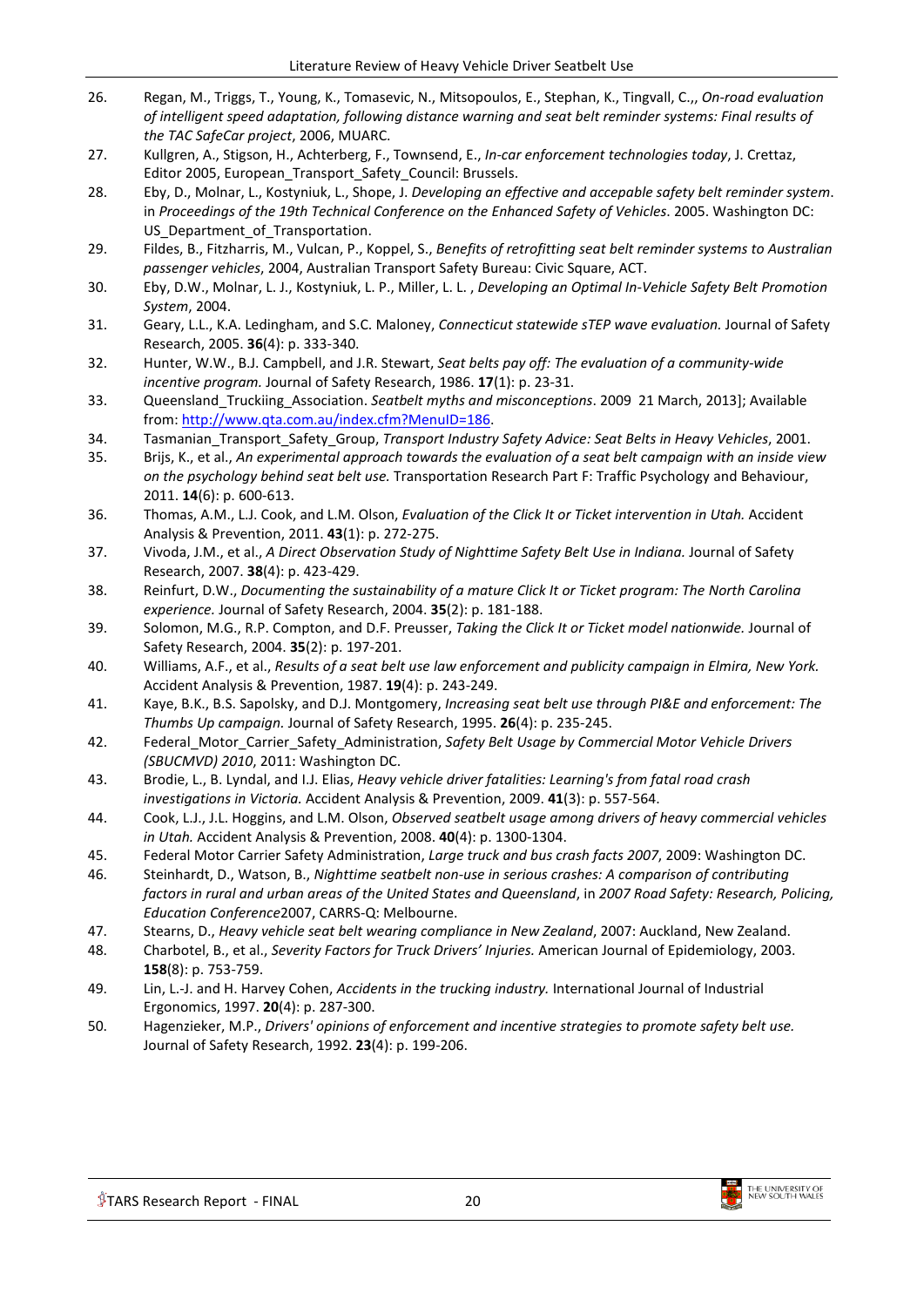## Appendix A

#### **Seatbelt wearing rates**

| Study/type                                                                    | <b>Research</b>                                                                                                                                                                            | <b>Findings</b>                                                                                                                                                                                                                                                                                                                                                                                                                                                                                                                                                      |
|-------------------------------------------------------------------------------|--------------------------------------------------------------------------------------------------------------------------------------------------------------------------------------------|----------------------------------------------------------------------------------------------------------------------------------------------------------------------------------------------------------------------------------------------------------------------------------------------------------------------------------------------------------------------------------------------------------------------------------------------------------------------------------------------------------------------------------------------------------------------|
| Bunn, T., Slavova, S.,<br>Robertson, M. (2013)[7]<br>Journal paper            | Matched cohort study of Kentucky<br>truck crashes to determine the injury<br>odds ratio of being restrained or<br>unrestrained in a crash.                                                 | Drivers and sleeper berth<br>passengers were 2.25 times more<br>at risk of being injured if they<br>were not restrained.                                                                                                                                                                                                                                                                                                                                                                                                                                             |
| Raftery, S., Grigio, J.,<br>Woolley, J. (2011)[6]<br>Journal paper            | Review of the literature on heavy<br>vehicle road safety.                                                                                                                                  | Restraint use among truck drivers<br>is estimated to range from 4-30%<br>in Australia.                                                                                                                                                                                                                                                                                                                                                                                                                                                                               |
| <b>Federal Motor Carrier</b><br>Safety Administration<br>(2011)[42]<br>Report | As part of an annual seatbelt<br>observation survey total of 26,830<br>Commercial Motor Vehicles (CMVs),<br>26,830 drivers, and 1,929 other<br>occupants were observed at 998 US<br>sites. | The overall safety belt usage rate<br>for drivers of all medium and<br>heavy duty trucks and buses rose<br>from 74% in 2009 to 78% in 2010.<br>The usage rate for CMV other<br>occupants also increased from<br>61% in 2009 to 64% in 2010.<br>Safety belt use was higher in<br>states governed by primary belt<br>use laws (80%) than secondary<br>belt use laws (72%).<br>Safety belt usage among drivers<br>and other occupants in units<br>identified as part of a fleet (80%)<br>was observed to be higher than<br>for independent owner-operators<br>$(71%)$ . |
| Brodie, L., Bugeja, L.,<br>Ibrahim, J. (2009)[43]<br>Journal paper            | Study of Victorian coronial data into<br>factors in fatal truck crashes. 61<br>cases of crashes between 1999 and<br>2007 were examined.                                                    | Only 25 of the 61 drivers were<br>wearing a seatbelt at the time of<br>the fatal crash.                                                                                                                                                                                                                                                                                                                                                                                                                                                                              |
| Cook, L., Hoggins, J.,<br>Olson, L. (2008)[44]<br>Journal paper               | Observational study of seatbelt use<br>by truck drivers in Utah.                                                                                                                           | Truck drivers had a usage rate of<br>64%, which was 20% lower than<br>the national (US) average.                                                                                                                                                                                                                                                                                                                                                                                                                                                                     |
| <b>FMCSA Analysis Division</b><br>(2009) [45]<br>Report                       | From the Fatality Analysis Reporting<br>System (FARS) an analysis of drivers<br>ejected from the truck wearing<br>seatbelts and not wearing seatbelts<br>was carried out.                  | Of those truck drivers who wore<br>full lap/sash seatbelts, 79% were<br>not ejected. Of those drivers who<br>did not use any type of seatbelt,<br>72% were ejected.                                                                                                                                                                                                                                                                                                                                                                                                  |
| Steinhardt, D., Watson,<br>B. (2007)[46]<br>Conference Paper                  | Examination of Queensland and US<br>crash data to determine differences<br>in urban vs rural and night-time<br>versus daytime wearing rates.                                               | Both jurisdictions showed similar<br>patterns of lower wearing rates at<br>night and in rural areas. (NB<br>vehicle types included in data sets<br>were "Car/Truck & derivatives".)                                                                                                                                                                                                                                                                                                                                                                                  |
| Kim, K., Yamashita, E.<br>(2007)[11]<br>Journal paper                         | Questionnaire survey of 791 truck<br>drivers in Hawaii on attitudes and<br>self-report seatbelt use.                                                                                       | Approximately 67% of truck<br>drivers reported that they always<br>use a seatbelt when driving.                                                                                                                                                                                                                                                                                                                                                                                                                                                                      |

 $$$ TARS Research Report - FINAL 21

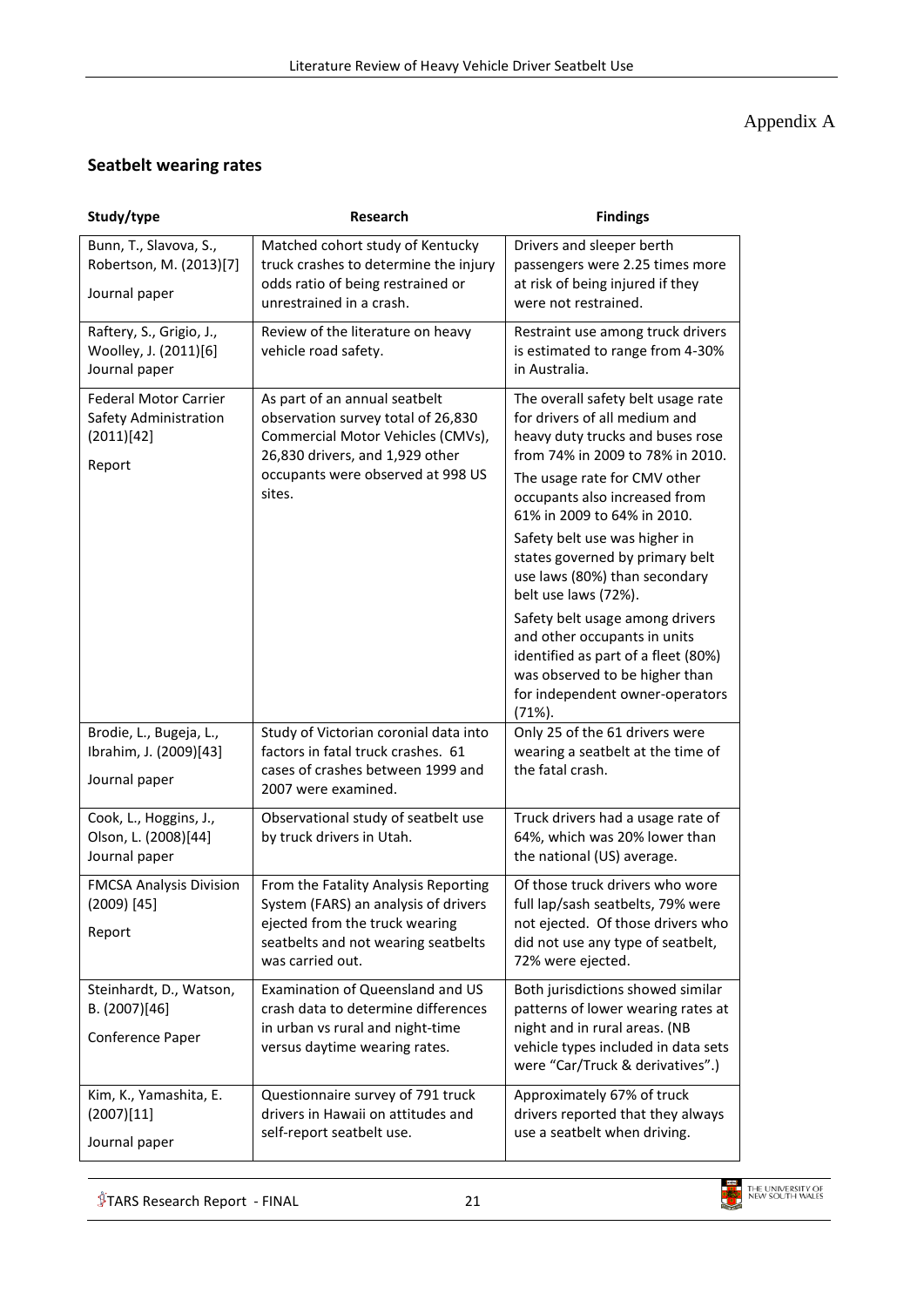|  | Literature Review of Heavy Vehicle Driver Seatbelt Use |
|--|--------------------------------------------------------|
|--|--------------------------------------------------------|

| Study/type                                                                             | Research                                                                                                                          | <b>Findings</b>                                                                                                                                                                             |
|----------------------------------------------------------------------------------------|-----------------------------------------------------------------------------------------------------------------------------------|---------------------------------------------------------------------------------------------------------------------------------------------------------------------------------------------|
| Stearns, D. (2007)[47]<br>Government report                                            | Observational survey in 4 large and 2<br>small cities in New Zealand.                                                             | An average national seatbelt<br>wearing rate for truck drivers is<br>43%.                                                                                                                   |
| Charbotel, B., Martin, J.,<br>Gadegbeku, B., Chiron,<br>M. (2003)[48]<br>Journal paper | Study of trauma registry data to<br>assess driver injury severity factors in<br>truck (300) and car (9,488) crashes in<br>France. | Truck drivers were 1.87 times<br>more likely to have an injury score<br>of 9 or more than car drivers.<br>Seatbelts were worn by only 14%<br>of truck drivers versus 72% of car<br>drivers. |
| Preece, R. (2002)[3]<br>Conference paper                                               | Observational study on seatbelt<br>wearing rates (n=1,357 Australian<br>truck drivers)                                            | Only 32% of drivers wore lap/sash<br>seatbelts. (But the rate of wearing<br>lap only belts - available in an<br>estimated 37% of trucks - could<br>not be determined.)                      |
| Lin., L., Cohen, H.<br>(1997)[49]<br>Journal paper                                     | Using data from 24 US trucking<br>companies (n= 3,053 accidents) an<br>examination of causes was<br>conducted.                    | In cases of motor vehicle collisions<br>the average cost of the collision<br>was less when the injured worker<br>was restrained by a seatbelt.                                              |
| Hagenzieker, M.<br>(1992)[50]<br>Journal paper                                         | Survey of Dutch military personnel<br>from 12 bases ( $n=1,097$ ) on<br>motivations to use a seatbelt.                            | Of the sample, 64% self-reported<br>that they always use a seatbelt,<br>8% often, 6% seldom, 4% never.                                                                                      |

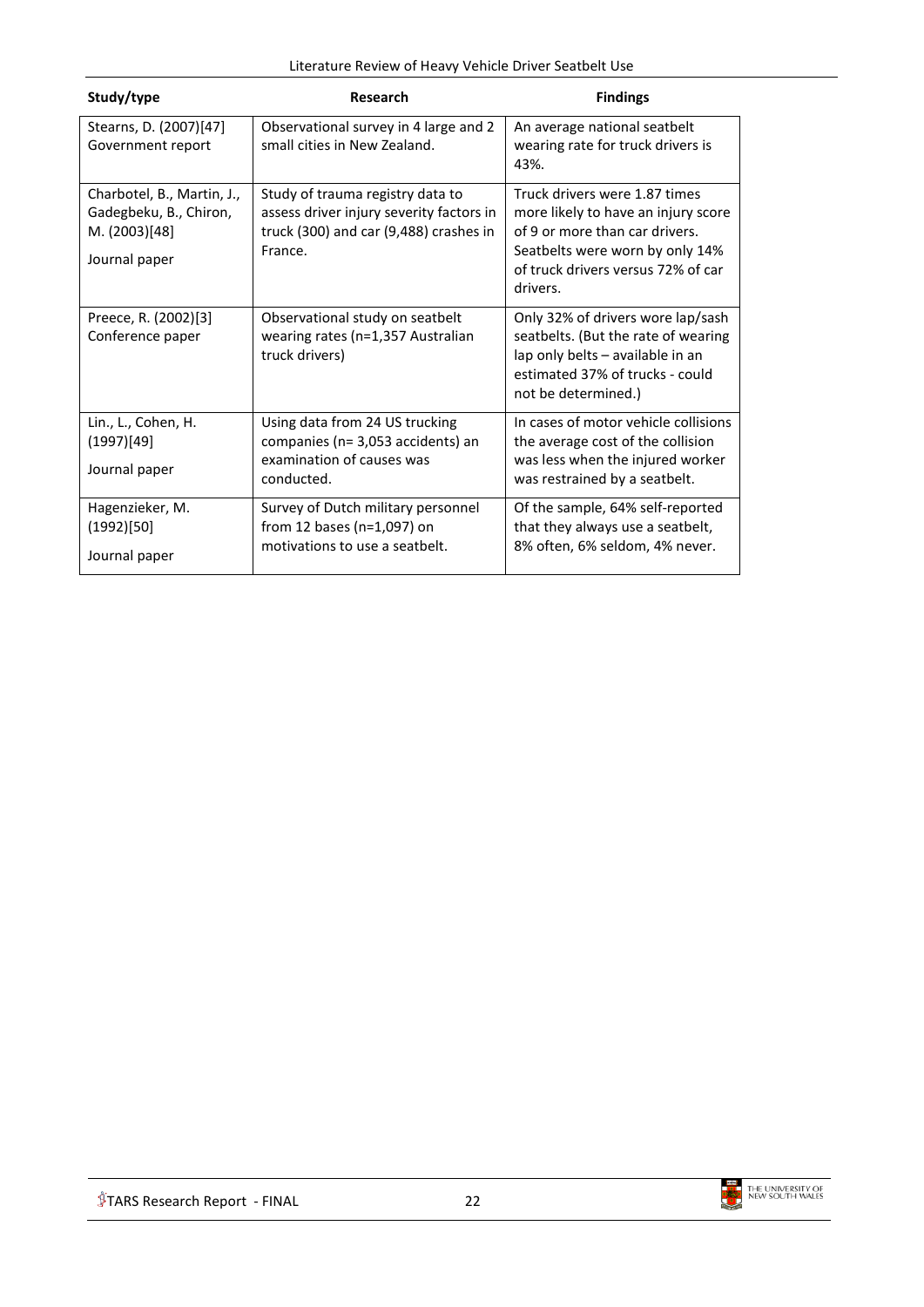#### Appendix B **NTC Guidelines on Retrofitting Integrated Seatbelt/Suspension Seat**

# Integrated seathelt/ suspension seat **Retrofit Guidelines For Truck Owners**

# **Why Retrofit** Integrated Seatbelt/ **Suspension Seats?**

#### **Seatbelts Save Lives**

It's estimated that 40 unbelted heavy vehicle drivers lose their life every year. This could be reduced substantially if seatbelt wear rates were improved. Currently, only 50 percent of drivers wear seatbelts (NSW Roads & Traffic Authority 2003) and driver discomfort is often cited as a contributory factor.

#### **Driver comfort**

Suspension seats are designed to dampen vibration over rough roads and improve driver comfort. However, if the seatbelt is anchored to the truck's side column (B-Pillar) and floor, the seat's vertical travel over rough roads can cause the belt

to lock and tighten across the driver's neck, throat, chest and abdomen.

> Some drivers resist wearing B-Pillar anchored seatbelts with suspension seats because they are considered uncomfortable. This combination is fitted to about 30 percent of trucks sold (ERG Truck Tracker 2004) and is commonplace in the Australian heavy vehicle fleet.

In contrast, the integrated seatbelt/suspension seat allows the driver's relative position to remain constant with the seat and seatbelt. This option is often available at a small cost premium to the truck's retail price and can also be retrofitted to many existing vehicles.

Note: wearing a seatbelt in any configuration is better than not wearing a seatbelt at all and is required by law.





www.ntc.gov.au



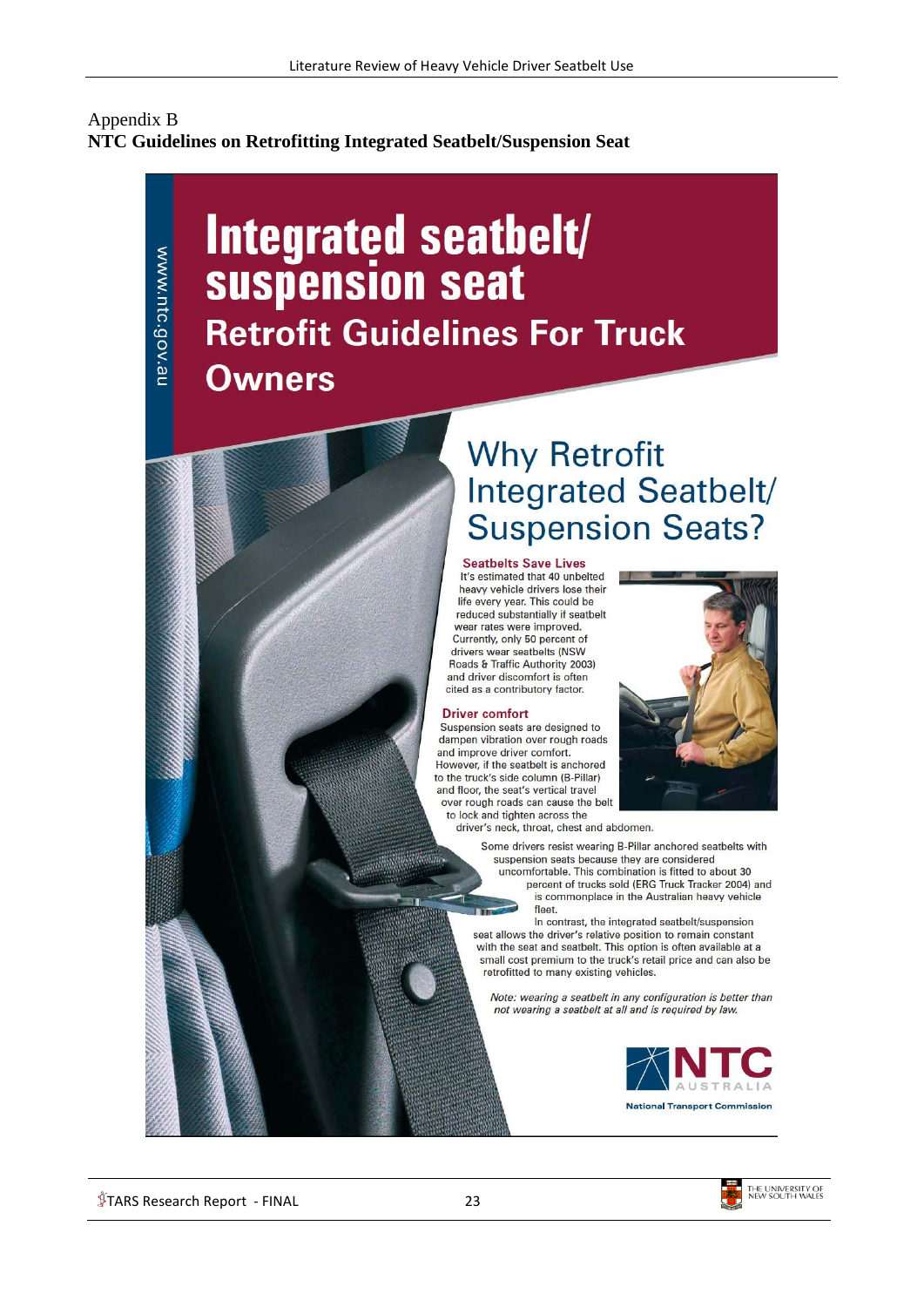Integrated seatbelt/suspension seat

Retrofit guidelines for truck owners

Why retrofit integrated seatbelt/suspension seats?

Seatbelts Save Lives

It's estimated that 40 unbelted heavy vehicle drivers lose their life every year. This could be reduced substantially if seatbelt wear rates were improved. Currently, only 50 percent of drivers wear seatbelts (NSW Roads and Traffic Authority 2003) and driver discomfort is often cited as a contributing factor.

#### Driver comfort

Suspension seats are designed to dampen vibration over rough roads and improve driver comfort. However, if the seatbelt is anchored to the truck's side column (B-pillar) and floor, the seat's vertical travel over rough roads can cause the belt to lock and tighten across the driver's neck, throat, chest and abdomen.

Some drivers resist wearing B-pillar anchored seatbelts with suspension seats because they are considered uncomfortable. This combination is fitted to about 30 percent of trucks sold (ERG Truck Tracker 200) and is commonplace in the Australian heavy vehicle fleet.

In contrast, the integrated seatbelt/suspension seat allows the driver's relative position to remain constant with the seat and seatbelt. This option is often available at a small cost premium to the truck's retail price and can also be retrofitted to many existing vehicles.

Note: wearing a seatbelt in any configuration is better than not wearing a seatbelt at all and is required law

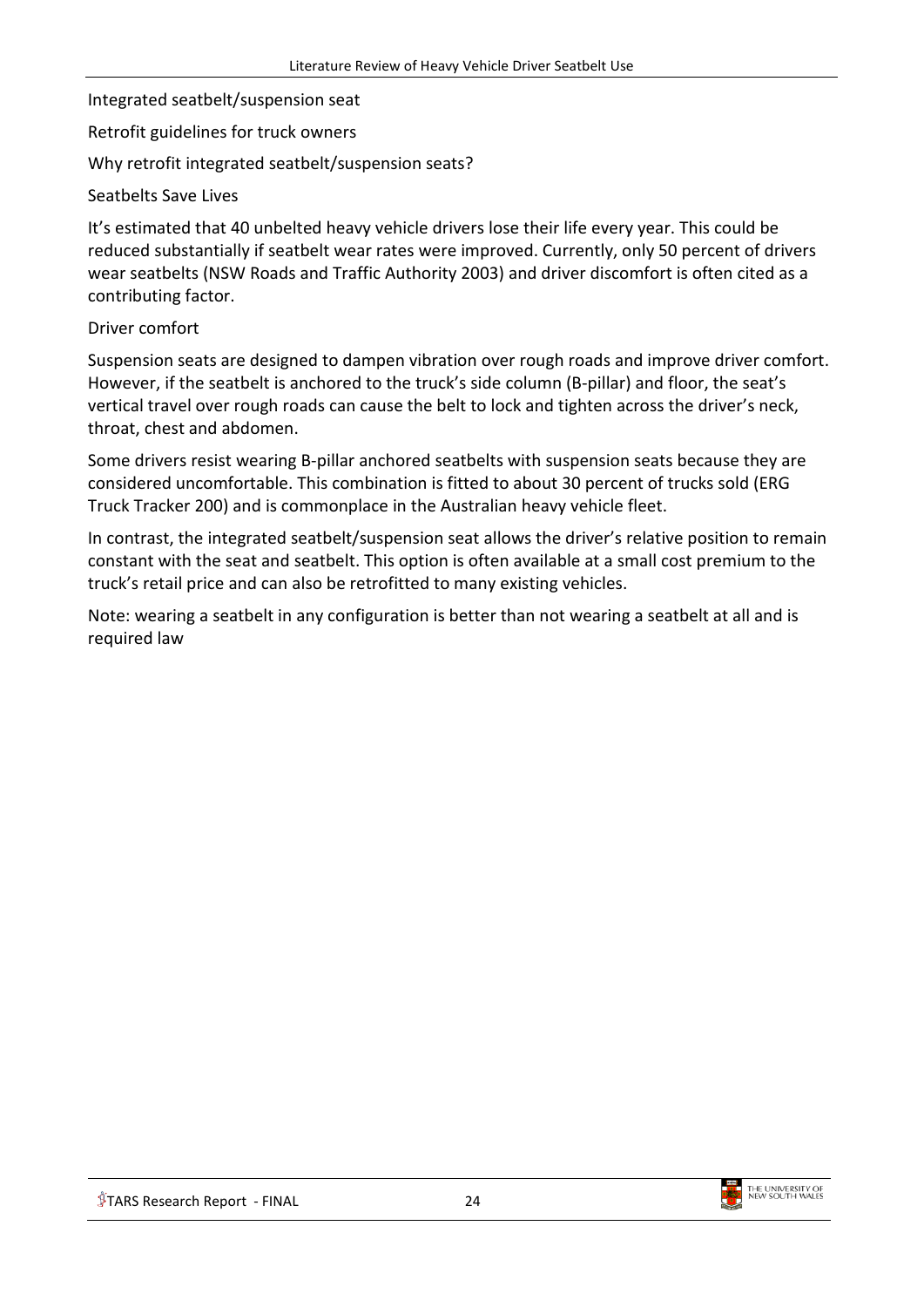

# **What Can Vehicle Owners Do?**

Installing an aftermarket integrated seatbelt/suspension seat can overcome drivers' comfort arguments and save lives. These guidelines aim to outline a clear process in retrofitting integrated seatbelts and suspension seats.



#### **Retro-fitting is easy**

Most B-Pillar anchored seatbelts can be retro-fitted with an integrated seatbelt/suspension seat replacement; however, some vehicles require engineering and cab modification. The driver's seat is typically replaced up to three times over the vehicle's life.

A reputable seat supplier will inspect your vehicle to ensure the structural integrity of the cab and report any deficiencies. Market research indicates that integrated seatbelt and suspension seat configurations can be installed in heavy vehicles up to 20 years of age.

Installation of an integrated seatbelt/suspension seat through a reputable seat manufacturer is easy - they can supply the kit, all the paperwork and professional installation. Other alternatives include: the vehicle manufacture or a reputable heavy vehicle engineer (request an engineering certificate).

#### **Certification and verification**

To certify the retrofit installation of an integrated seatbelt/suspension seat in a vehicle, you should obtain appropriate documentation from the seat manufacturer and installer. This will provide assurance that the seat and seatbelt conforms to Vehicle Standards Bulletin 6 Heavy Vehicle Modifications and local jurisdiction requirements.

More information on vehicle standards at: http://www.dotars.gov.au/transreg/vsb/index.aspx

**Protect a Precious Resource: Encourage Seatbelt Use in Trucks** 

#### What can vehicle owners do?

Installing an aftermarket integrated seatbelt/suspension seat can overcome drivers' comfort arguments and save lives. These guidelines aim to outline a clear process in retrofitting integrated seatbelts and suspension seats.

Retro-fitting is easy

 $\sqrt[6]{7}$ TARS Research Report - FINAL 25

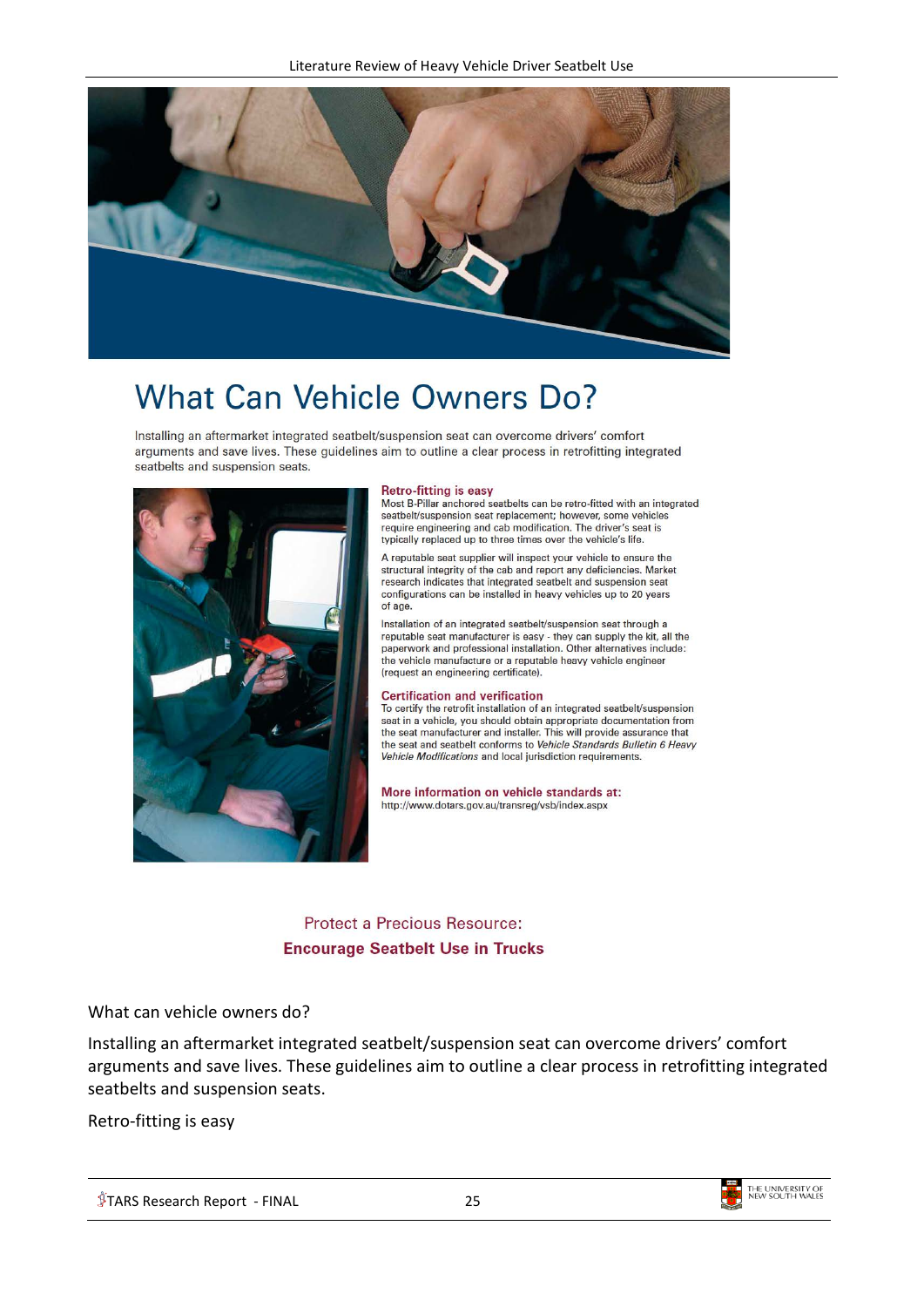Most B-pillar anchored seatbelts can be retro-fitted with an integrated seatbelt/suspension seat replacement, however, some vehicles require engineering and cab modifications. The driver's seat is typically replaced up to three times over the vehicle's life.

A reputable seat supplier will inspect your vehicle to ensure structural integrity of the cab and report any deficiencies. Market research indicates that integrated seat and suspension seat configurations can be installed in vehicles up to 20 years of age.

Installation of an integrated seatbelt/suspension seat through a reputable seat manufacturer is easy – they can supply the kit, all the paperwork and professional installation. Other alternatives include: the vehicle manufacturer or a reputable heavy vehicle engineer (request an engineering certificate).

#### Certification and verification

To certify the retrofit installation of an integrated seatbelt/suspension seat in a vehicle, you should obtain appropriate documentation from the seat manufacturer and installer. This will provide assurance that the seat and seatbelt conforms to Vehicle Standards Bulletin 6 Heavy Vehicle Modifications and local jurisdiction requirements.

More information on vehicle standards at :

http//:www.dotars.gov.au/transreg/vsb/index.aspx

Protect a Precious Resource:

Encourage Seatbelt Use in Trucks



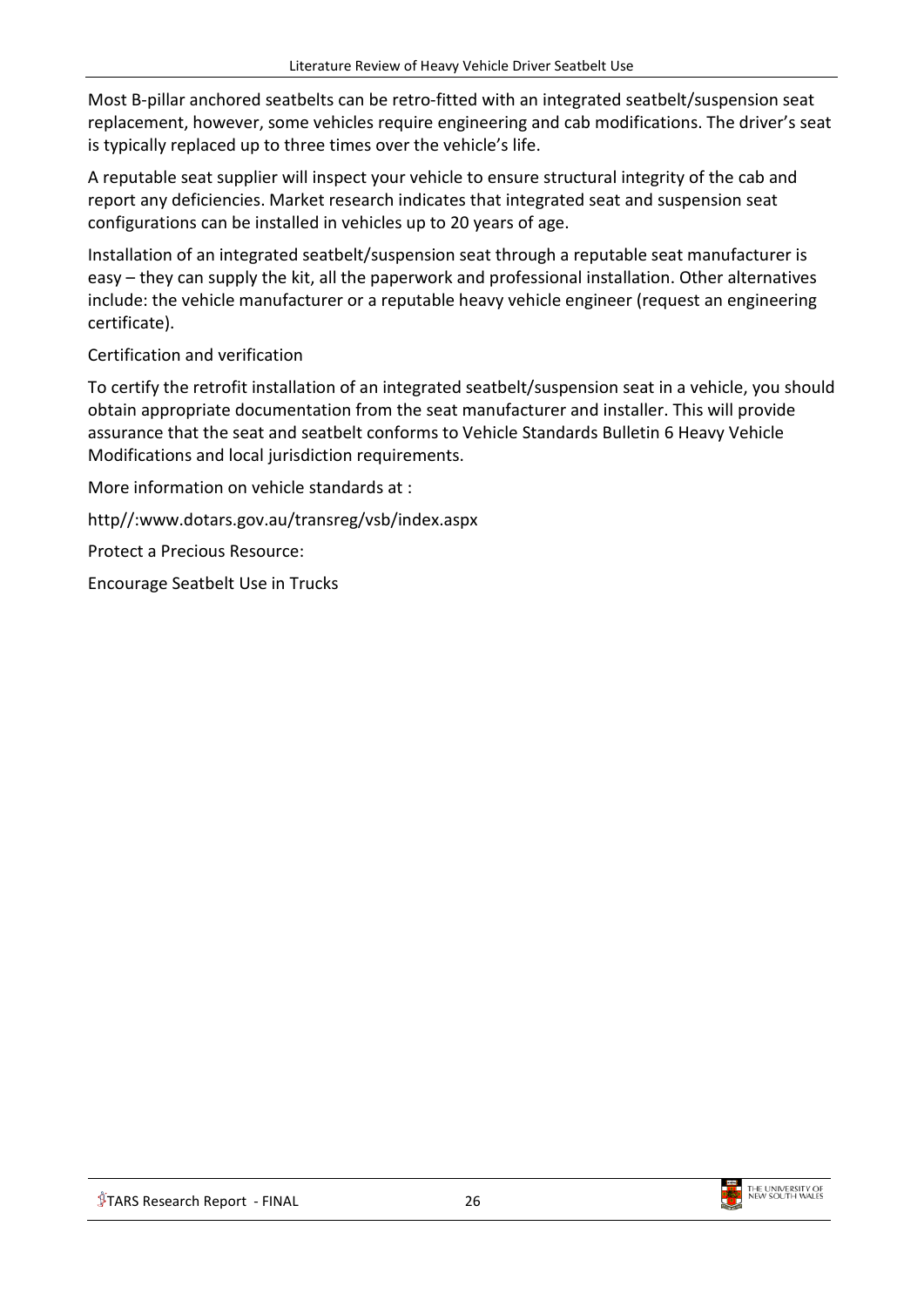## **US Agency Partnership Pledge**

## Appendix C

**COMMERCIAL MOTOR VEHICLE** SAFETY BELT PARTNERSHIP PLEDGE SUBJECT To form a partnership herween the U.S. Department of Transportation's Federal Motor Carrier Safety Administration (FMCSA) and private-sector organizations to encourage commercial motor vehicle (CMV) drivers to fasten their safety helts. PURPOSE The purpose of this Pledge is to increase safety helt use among CMV drivers by actively participating in education and outreach activities. Presently, approximately 48 percent of CMV drivers use their safety belts. The partnership initiative is to encourage 100 percent of CMV drivers to use their safety belts. PLEDGE For purposes of this Pledge, the partners will work together to promote CMV driver safery belt education and will conduct outreach activities including: Development of education and outreach strategies, messages, and materials; dissemination of education and outreach messages and materials; coordination of specific events promoting safety belt use; and participation in and implementation of safety belt related research. PARTICIPANTS dule

Commercial Motor Vehicle Safety Belt Partnership Pledge

Subject

To form a partnership between the US Department of Transportation's Federal Motor Carrier Safety Administration (FMCSA) and private sector organization to encourage commercial motor vehicle (CMV) drivers to fasten their safety belts.

 $\sqrt[4]{7}$ TARS Research Report - FINAL 27